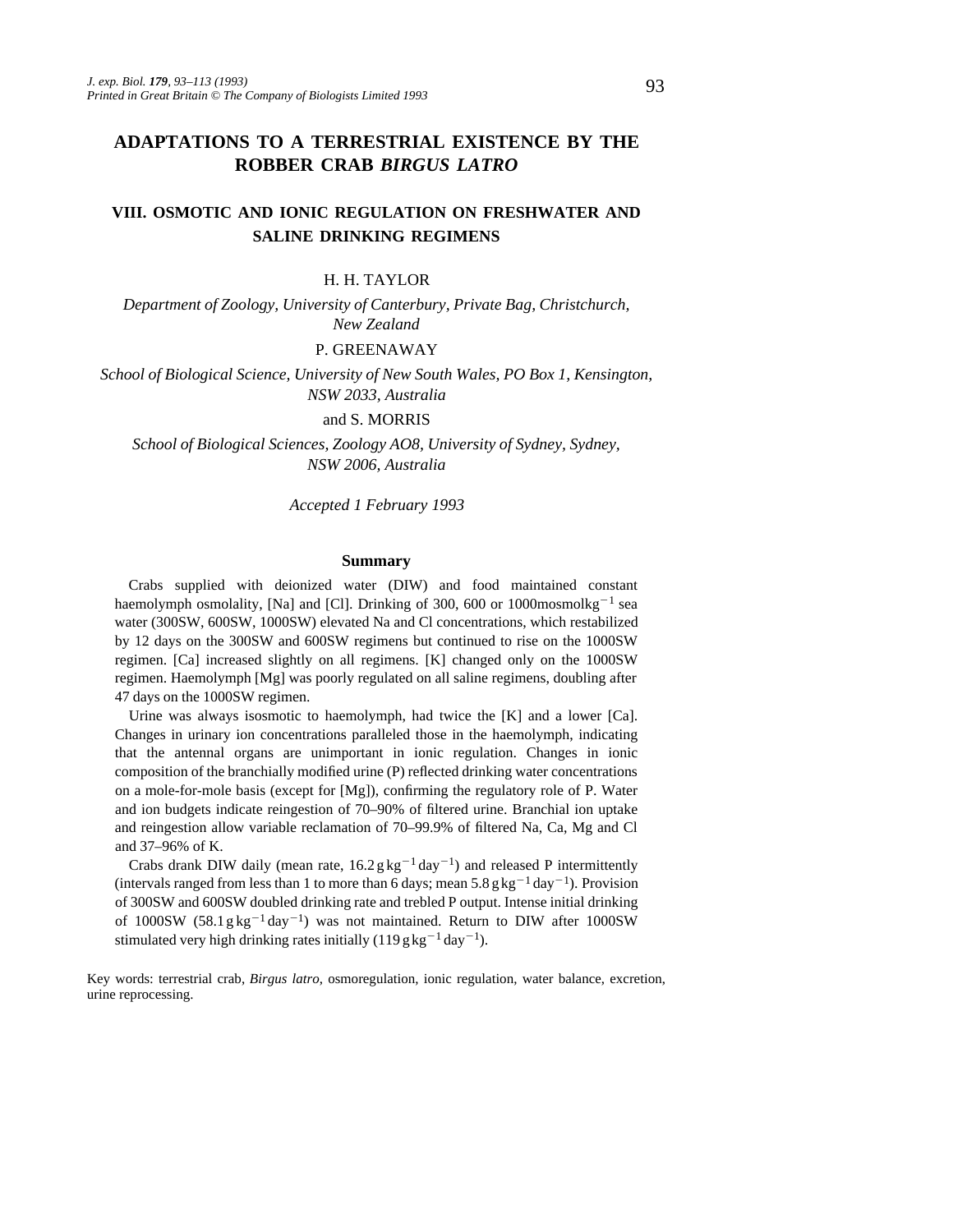# 94 H. H. TAYLOR, P. GREENAWAY and S. MORRIS

*Birgus* can vary P composition rapidly and widely (less than 100mosmolkg<sup>-1</sup> and  $20$ mmol l<sup>-1</sup> [NaCl] to more than 1000mosmolkg<sup>-1</sup> and 500mmol l<sup>-1</sup> [NaCl] within 1 day) and sometimes produce P that is hyperosmotic to the haemolymph. Production of P hyperosmotic to the drinking water and increased drinking rate permit a gain of osmotically free water to balance evaporation when drinking 300SW and 600SW, but not 1000SW. Adjustments to the volume and composition of the P appear to be more important than 'behavioural osmoregulation'.

#### **Introduction**

Behavioural osmoregulation, which involves choices between drinking water sources of appropriate salinity, has been considered to be an important component of normal osmoregulation by terrestrial coenobitids (Gross, 1955; de Wilde, 1973). When allowed access to both fresh water and sea water, *Birgus latro*, *Coenobita perlatus* and *C. clypeatus* maintained haemolymph osmolality somewhat hypo-osmotic to sea water (Gross, 1955; Gross and Holland, 1960; de Wilde, 1973). Changes in osmolality of the haemolymph, following salt depletion and loading, were restored by adjusting the frequency and duration of drinking from the two sources. In *Coenobita clypeatus*, such selection of drinking water is used to adjust the composition of the shell water which, in effect, forms the animal's external medium (de Wilde, 1973). However, *Birgus* lacks a shell except in the glaucothoe and first crab stages (Harms, 1932; Reese and Kinzie, 1968) and must be subject to greater evaporative losses.

The urine of anomuran land crabs, like that of brachyurans, is approximately isosmotic with the haemolymph and is produced at rates comparable with those of other crabs (Gross and Holland, 1960; Gross, 1964; de Wilde, 1973; Greenaway *et al.* 1990). Without additional conservation mechanisms, compensation of the salt loss from this route alone would require sustained seawater drinking at rates averaging at least 5% of body mass per day.

It is unclear whether many individual *Birgus* have regular access to saline water for osmoregulatory purposes. On small islands, sea water would certainly be readily available but, on large islands, such as Christmas Island in the Indian Ocean, these crabs are found many kilometres from the shore (Hicks *et al.* 1984; H. H. Taylor, P. Greenaway and S. Morris, unpublished observations). Adult *Birgus* visit the sea for reproduction (Hicks *et al.* 1984) but there is no evidence that they make other regular visits to the sea. They are able to drink from small rainwater puddles, picking up water on their chelipeds and transferring it to their maxillipeds (Lister, 1888; Gross, 1955). However, high rainfall and porous substrata beneath island forest habitats must cause drinking water sources to be ephemeral and dilute. The crabs' predominantly herbivorous diet (Hicks *et al.* 1984) is likely to be relatively low in ions (Wolcott and Wolcott, 1988).

Recently, it has been demonstrated that *Birgus* (Greenaway and Morris, 1989; Greenaway *et al.* 1990; Morris *et al.* 1991) and several species of brachyuran terrestrial crabs (Wolcott and Wolcott, 1985, 1988, 1991; Greenaway and Nakamura, 1991) are able to release to the exterior a dilute final excretory fluid, P, formed by post-renal modification of the urine. In *Birgus*, the nephropores on the antennal bases are directed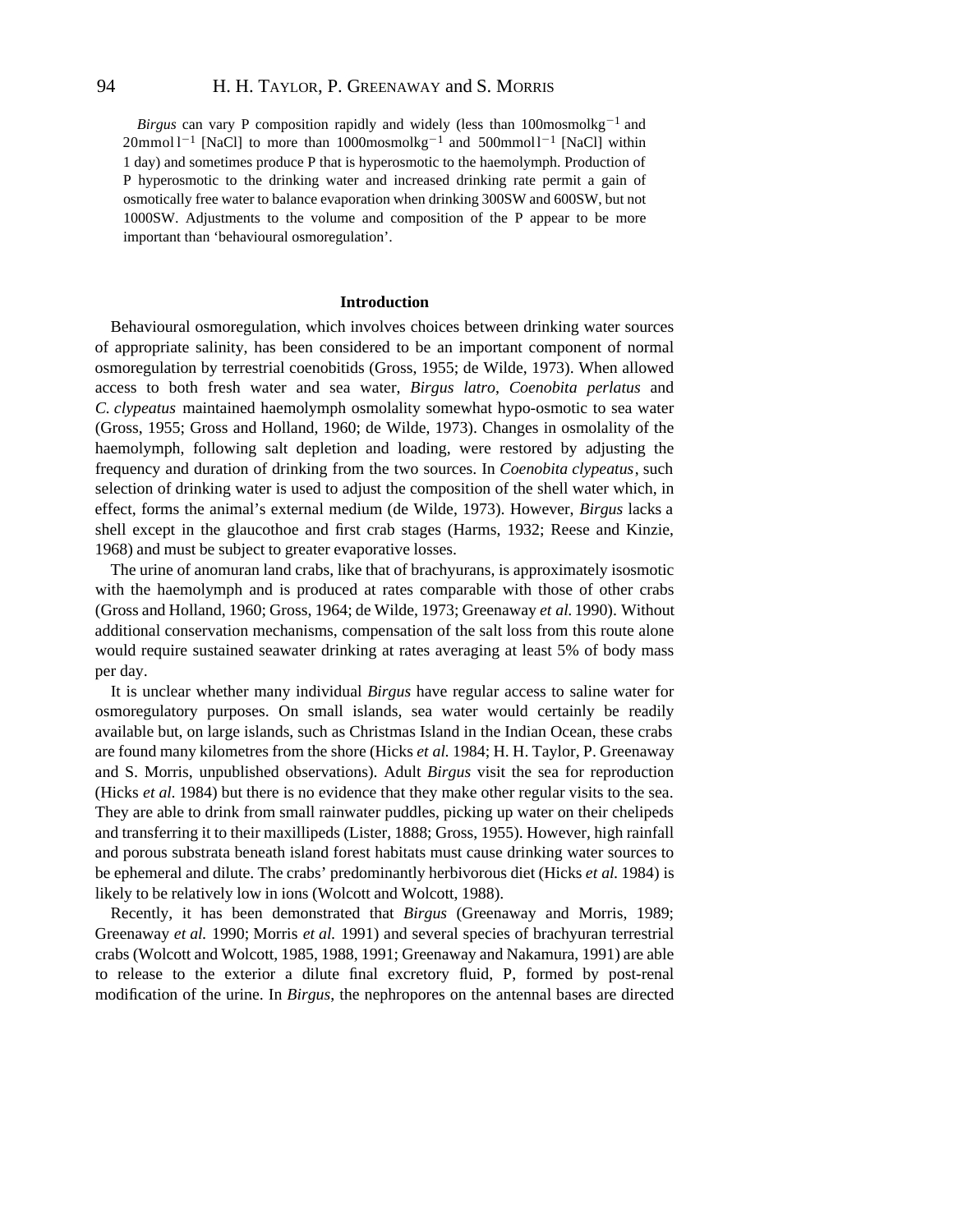posteriorly and lie within the branchial chambers, where they are covered by anterior extensions of the branchiostegites (Morris *et al.* 1991). The inner branchiostegal integument, the scaphognathites, the mouthparts and the nephropores all bear hydrophilic hairs that permit conduction of the urine either towards the mouth or towards the gills. It has been shown that P production involves both reingestion of urine and branchial iontransport processes (Greenaway *et al.* 1990; Morris *et al.* 1991).

In considering the potential contributions of extrarenal processing of the urine to salt and water homeostasis, it is important to examine the direction, magnitude and speed of responses to an applied change. It is also of interest to examine the handling of individual ions and, in particular, to consider the relative importance of renal or branchial transport mechanisms for control of their output. In this paper we examine ionic regulation of the haemolymph, the time course of changes in the composition of the urine and P, and the rates of drinking and P formation in crabs experimentally switched between freshwater and saline-water regimens.

# **Materials and methods**

# *Animal collection and maintenance*

*Birgus latro* L. (300–550g) were collected from rainforest on the Australian Territory of Christmas Island in the Indian Ocean under permits from the Australian National Parks and Wildlife Service and the Department of Primary Industry (Quarantine Service). They were flown to Sydney and maintained at the University of New South Wales in individual containers at 25˚C, at least 75% relative humidity (RH) and under a 12h/12h light/dark cycle. Crabs were fed on dog biscuits, various fruits and sweet corn and supplied with deionised water for drinking.

### *Experimental procedures*

General procedures were as described by Greenaway *et al.* (1990). Metabolism cages were constructed from 15l plastic buckets with lids, the bottoms being replaced with stainless-steel mesh, to provide a platform for the crab and to trap faeces. A plastic bag was taped over the bottom of the bucket to contain fluid (P) falling through the mesh. Mineral oil in the bottom of the bag prevented evaporation from collected fluid until it was removed through a small hole in the plastic by means of a syringe and catheter tubing. Drinking water was supplied in a plastic beaker firmly secured within a second larger plastic container which contained any spillage. Four different concentrations of drinking water were used: deionized water (DIW), and sea water diluted to  $300$ mosmolkg<sup>-1</sup>, 600mosmolkg<sup>-1</sup> and 1000mosmolkg<sup>-1</sup>. The dye Trypan Blue was added to the drinking waters  $(0.33 \text{ g1}^{-1})$  to allow detection of spillage in fluid sampled from the plastic bag. In practice, spillage was rare and the dye did not affect drinking behaviour. Crabs were placed individually in the buckets and supplied with 50 or 100ml of drinking water and two small cat biscuits (approximately 0.5 g drymass; Na 665, K 141, Ca 255, Mg 59, Cl 111  $\mu$ mol g<sup>-1</sup> drymass). They invariably ate all of the food supplied. Each day, the water was renewed, new food was supplied and the faeces were removed.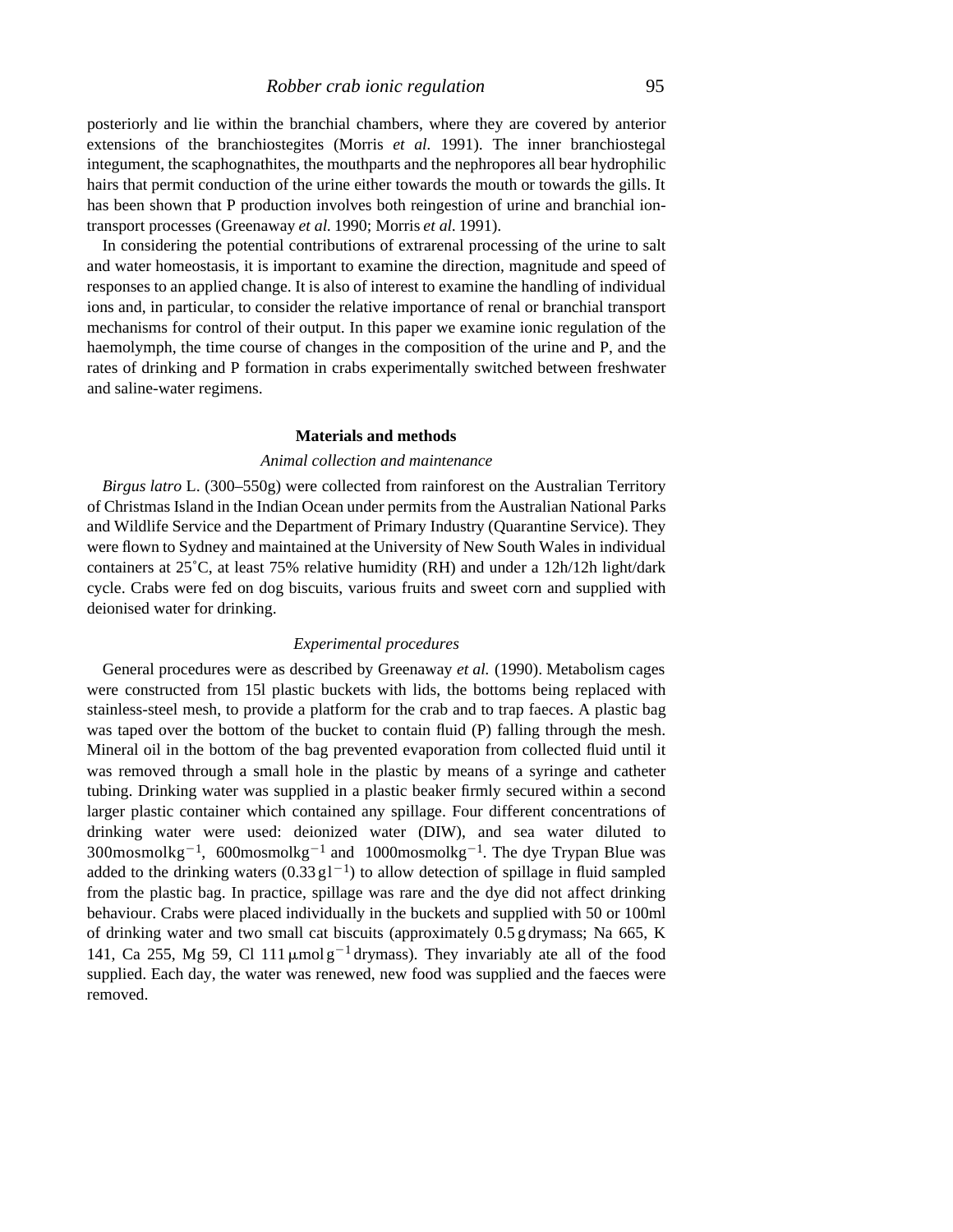#### *Series I*

To examine changes in water and ion status, crabs were transferred from the holding conditions (DIW for drinking) to the four regimens for 9 days (DIW, *N*=7;  $300$ mosmolkg<sup>-1</sup>, *N*=7) or for 12 days (600mosmolkg<sup>-1</sup>, *N*=7; 1000mosmolkg<sup>-1</sup>, *N*=8). At daily intervals, the crabs were weighed, the volume of water drunk was recorded, the excretory fluid (P) was collected from the bag and weighed and a pericardial haemolymph sample (1ml; less than 1% of haemolymph volume) was taken. Urine samples were taken on the final day as described by Greenaway *et al.* (1990). Fluid samples were stored frozen before analysis of ions and osmolality. Chloride (Radiometer CMT10 chloride titrator after pretreatment with an equal volume  $0.4$ mol  $1^{-1}$  H<sub>2</sub>SO<sub>4</sub>) and osmolality (Wescor 5100C vapour pressure osmometer) were measured on all daily samples. Osmolalities below 100mosmolkg<sup>-1</sup> could not be measured with precision and are plotted as  $100$ mosmolkg<sup>-1</sup>. A few individual values of osmolality of the P which were less than  $100$ mosmolkg<sup>-1</sup> (1 day and 9 day values, DIW crabs, Table 1) were estimated from [Cl] and [NH4] as described below. Initial and final samples of haemolymph, urine and P, and the drinking water, were analysed for [Na], [K], [Ca] and [Mg] by atomic absorption spectroscopy (Varian AA175 AB). Some P samples from the DIW group were also analysed for ammonia/ammonium (Boehringer Mannheim urea test kit no. 4788 omitting the urease step). Further details of the analytical procedures are given by Greenaway *et al.* (1990).

#### *Series II*

These crabs were maintained on the above regimens for 14 days (DIW, *N*=12; each saline,  $N=6$ ). Drinking rates, rates of primary and final urine production and P flow of these crabs have been reported previously (Greenaway *et al*. 1990). Here we combine detailed ionic analyses of the haemolymph, urine and P for this group with the previous data to construct a budget for each ion and for water.

#### *Series III*

Eight crabs from the  $1000$ mosmolkg<sup>-1</sup> regimens (drawn from series I and II) were returned to a DIW regimen. Their water balance, and the osmolality and [Cl] of the haemolymph and P, were monitored for a further 7 days.

### *Series IV*

Five crabs from each of the 600mosmolkg<sup>-1</sup> and 1000mosmolkg<sup>-1</sup> regimens (drawn from series I and II) were returned to maintenance conditions, as described above (i.e. with varied food *ad libitum*), but continuing the same saline drinking water regimens for a total of 47 days. Haemolymph ionic composition was measured at the end of this time.

# *Statistics*

Means are given with the standard errors of the means (S.E.M.). Where sample sizes (crabs and/or days) are not stated, they are given in the protocols above. Statistical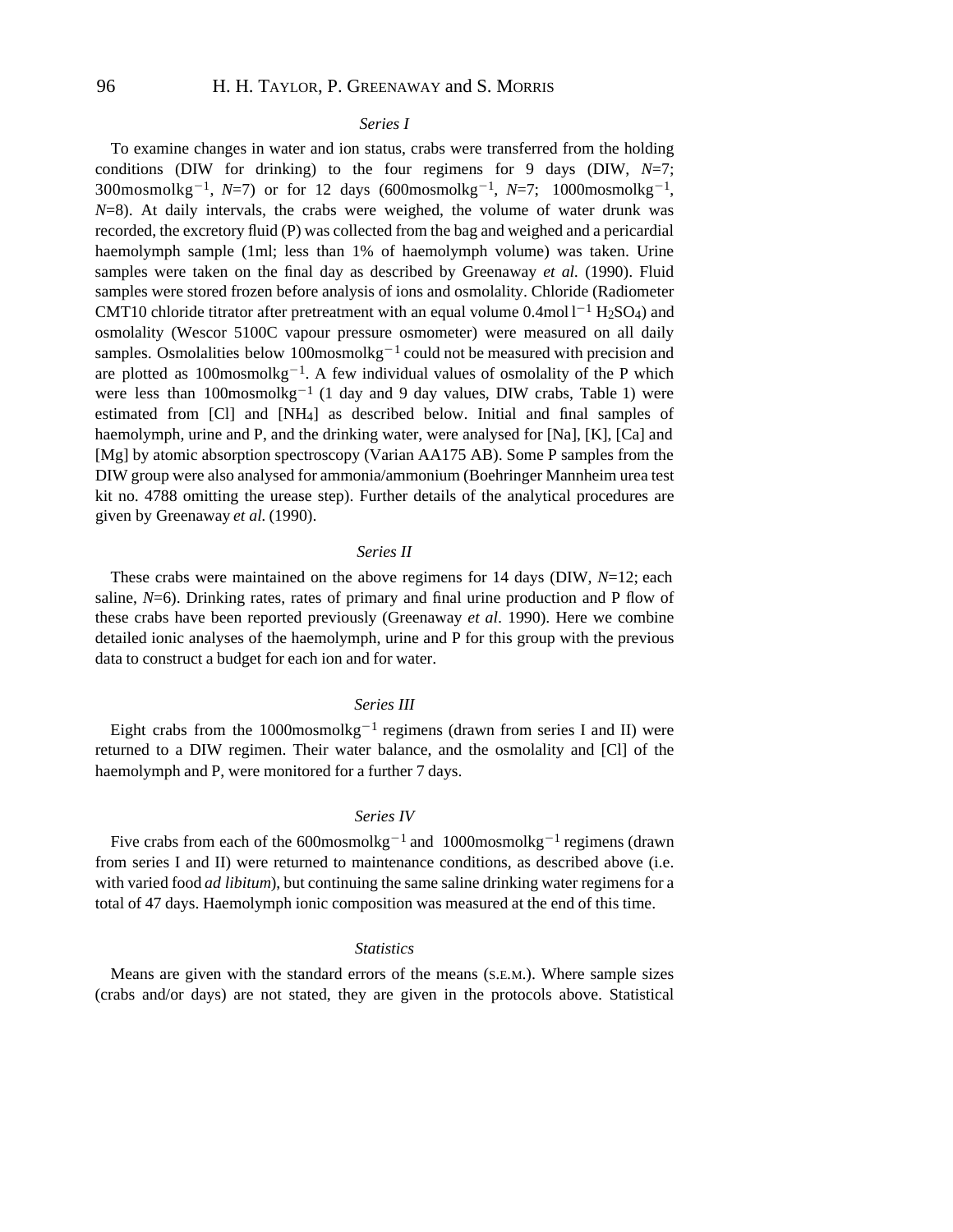

Fig. 1. Daily water (or mass) balance in *Birgus latro* supplied on day zero with deionized water (A) or 300mosmolkg<sup>-1</sup> (B), 600mosmolkg<sup>-1</sup> (C) or 1000mosmolkg<sup>-1</sup> (D) sea water for drinking (series I crabs). Prior to this crabs were maintained on fresh water. Means  $\pm$  s.E.M.

analyses were performed using the SOLO package (BMDP software). These included paired and unpaired Student's *t*-tests, analysis of variance (ANOVA, general linear model), with Fisher's least significant difference (LSD) test for *post hoc* comparisons of means, and linear regression. Further details are given in the text and figures.

# **Results**

# *Effects of drinking water salinity on salt and water balance (series I)*

# *Drinking rates*

Crabs drank daily on all four regimens. The mean rate of drinking of DIW (all crabs, all days) was  $16.17\pm2.75$  g kg<sup>-1</sup> day<sup>-1</sup> (Fig. 1A). Provision of 300 and 600mosmolkg<sup>-1</sup> salines (Fig. 1B,C) elevated drinking rate to about twice the DIW level for the whole 9- to 12-day period (overall means,  $30.12 \pm 1.63$  and  $31.22 \pm 2.05$  g kg<sup>-1</sup> day<sup>-1</sup> respectively; differences from the DIW group were highly significant on all days, *P*<0.001, ANOVA). Crabs initially drank even larger volumes of 1000mosmolkg<sup>-1</sup> sea water (Fig. 1D). The means on day 1 (58.06 $\pm$ 10.56 g kg<sup>-1</sup> day<sup>-1</sup>) and day 2 (31.54 $\pm$ 5.36 g kg<sup>-1</sup> day<sup>-1</sup>) were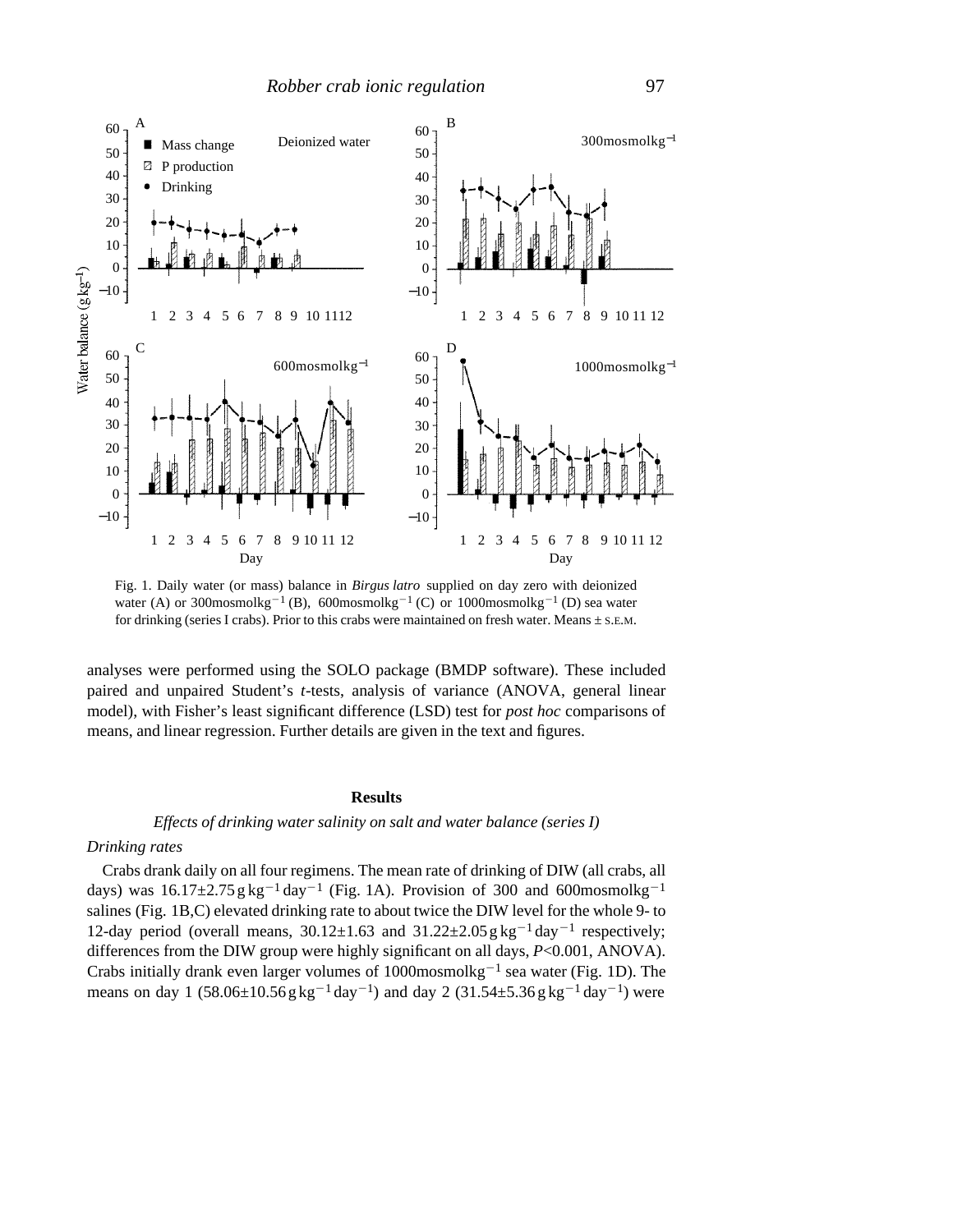

Fig. 2. Osmolality of the haemolymph and the P in *Birgus latro* supplied on day zero with deionized water (A) or 300mosmolkg<sup>-1</sup> (B), 600mosmolkg<sup>-1</sup> (C) or 1000mosmolkg<sup>-1</sup> sea water (D) for drinking (series I crabs). Haemolymph values are means  $\pm$  s.e.m.; P values are individual daily samples; osmolalities below  $100$ mosmolkg<sup>-1</sup> are plotted at  $100$ mosmol $kg^{-1}$  (filled triangles); some points are displaced slightly for clarity.

both significantly greater than overall DIW rates (*P*<0.01 and *P*<0.05 respectively), but the increase was not sustained and drinking quickly fell to DIW rates [statistically similar to DIW; day 1 was significantly greater than on each subsequent day (*P*<0.001)].

# *P flow*

On the DIW regimen, the volume of P produced was small (Fig. 1A) and its release was erratic (intervals varied from less than 1 day to more than 6 days; Fig. 2A shows actual numbers of crabs that produced P each day). Mean production rate  $(5.80\pm0.97 \text{ g kg}^{-1} \text{ day}^{-1})$  was about one-third of the rate of drinking of DIW (Fig. 1A).

Crabs supplied with saline produced P daily and immediately increased the volume released more than threefold (Figs 1B–D, 2B–D). Overall mean outputs by the 300, 600 and 1000mosmolkg<sup>-1</sup> groups were 17.94 $\pm$ 1.22, 22.15 $\pm$ 1.77 and 14.71 $\pm$ 1.14g kg<sup>-1</sup> day<sup> $-1$ </sup> respectively. Each was significantly higher than the DIW rate ( $P < 0.001$  in each case). Production of P was maximal in the  $600$ mosmolkg<sup>-1</sup> group (significantly greater than in each of the other groups; *P*<0.001).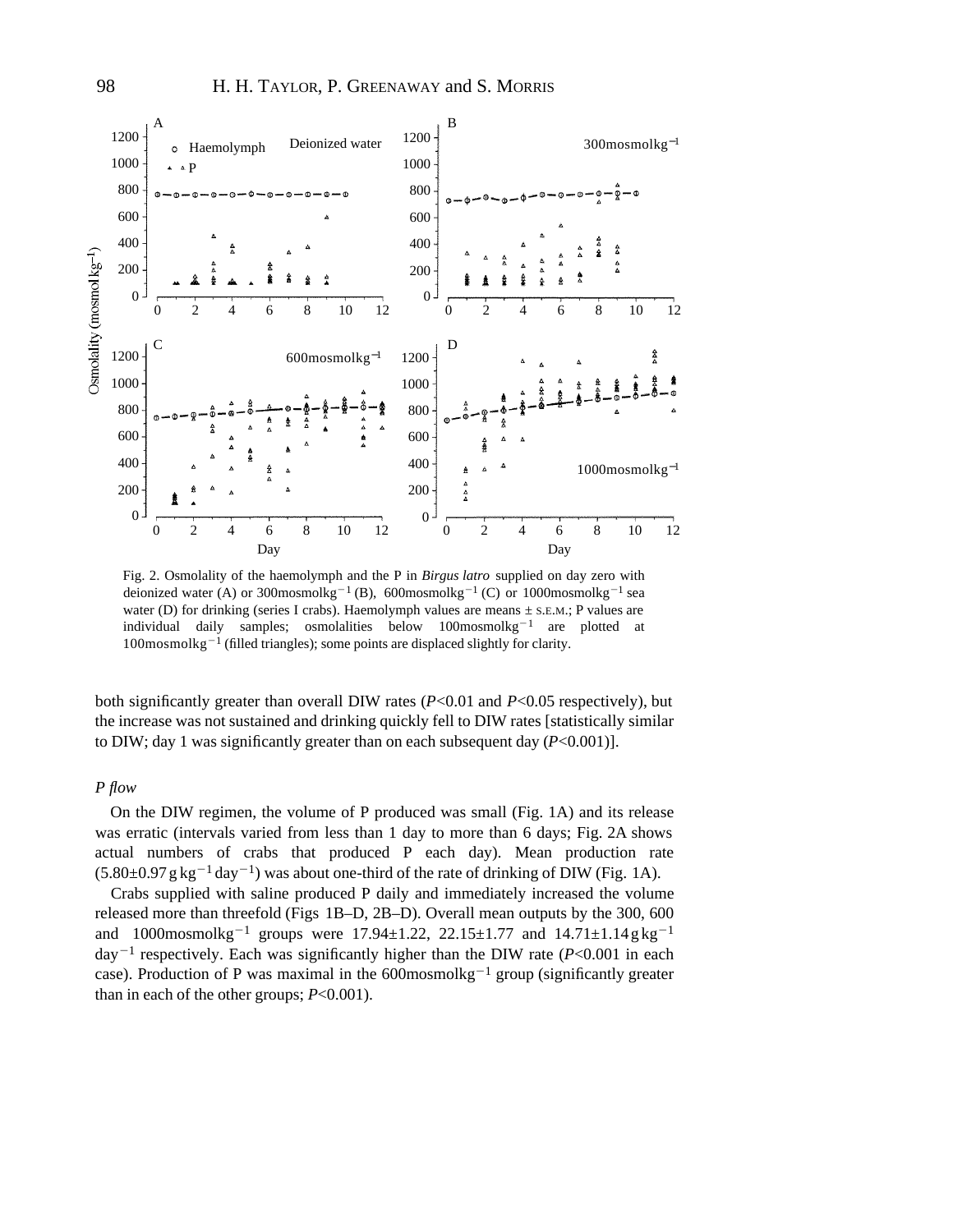### *Mass changes*

At an individual level, there were large daily mass changes reflecting episodic drinking and P production. The DIW and the  $300$ mosmolkg<sup>-1</sup> groups steadily increased in mean mass over 9 days by 18.05 and 30.20  $g\,kg^{-1}$  respectively (mean masses on days 5–9 were each significantly greater than on day zero, *P*<0.001 and *P*<0.01 respectively). The mean mass of the 600 and  $1000$ mosmolkg<sup>-1</sup> groups peaked on day 2 and declined thereafter (initial and final masses were not significantly different; mass on days 2–4 was significantly greater than on day 0 and day 12 in both groups, *P*<0.05).

The daily mass deficits (drinking minus mass gain minus P), which approximate evaporative water losses, were calculated from the data in Fig. 1. These deficits were statistically similar in the four groups, reflecting similar conditions in the chambers. With increasing salinity of the drinking water, the overall mean deficits were, respectively, 8.18 $\pm$ 2.37, 8.86 $\pm$ 1.65, 9.33 $\pm$ 3.09 and 8.45 $\pm$ 2.80g kg<sup>-1</sup> day<sup>-1</sup>. Comparison with the rates of P production given above suggests that evaporation was the main mechanism of water loss in the DIW crabs whereas release of P was the main route in the saline groups.

# *Osmolality and [Cl] of haemolymph and P*

The mean osmolality and [Cl] of daily haemolymph samples from all series I crabs supplied with DIW were  $766.7 \pm 5.0$  mosmol kg<sup>-1</sup> and  $361.2 \pm 2.5$  mmol<sup>1-1</sup> respectively (Figs 2A, 3A). Although there were significant differences among individual crabs (ranges of individual means:  $678 - 812$ mosmolkg<sup>-1</sup>; 333-382mmol1<sup>-1</sup> [Cl];  $P < 0.001$ , ANOVA), there were no significant trends with time in this group. All P samples in the DIW group were hypo-osmotic to the haemolymph, the majority (26 of 40) being less than 100mosmolkg<sup>-1</sup>, but ranging up to 594mosmolkg<sup>-1</sup>. Mean [Cl] of the 40 P samples was  $32.0 \pm 1.8$ mmol $1^{-1}$ . Remarkably, the osmolality of the P was not significantly correlated with [Cl] in the DIW group  $(r^2=0.02)$ . Sixteen of these samples spanning the range of osmolalities were analysed for ammonia/ammonium ([NH4]). These concentrations ranged from 6 to  $194$ mmol  $1^{-1}$ . Together, [NH<sub>4</sub>] and [Cl] satisfactorily predicted the osmolality (OP) of these samples (multiple regression, OP=2.03[NH<sub>4</sub>]+3.3[Cl]-2.0,  $r^2$ =0.92). Because *Birgus* are not considered normally to release ammonium in the P (Greenaway and Morris, 1989), it is possible that breakdown of urate in faecal contamination had occurred in some samples.

The osmolality and [Cl] of the haemolymph did not change in the crabs supplied with DIW (Figs 2A, 3A) but slowly increased in those supplied with salines (Figs 2B–D, 3B–D; statistically significant, *P*<0.01 to *P*<0.001, ANOVA, comparing first day and last 3 days). The average rates of rise in haemolymph osmolality over 9 days (linear regression) were (DIW first)  $0.34 \pm 1.58$ ,  $6.47 \pm 1.54$ ,  $7.76 \pm 1.15$  and  $17.31 \pm 1.01$  mosmolkg<sup>-1</sup> day<sup>-1</sup> respectively. Corresponding rates of increase in haemolymph [Cl] were  $0.21 \pm 0.79$ ,  $3.49 \pm 0.75$ ,  $4.48 \pm 0.70$  and  $9.13 \pm 0.61$ mmoll<sup>-1</sup> day<sup>-1</sup>.

The osmolality and [Cl] of the P rose when saline drinking water was provided (Figs 2B–D, 3B–D). Individual responses were highly variable. Some crabs responded immediately and produced P nearly isosmotic with the drinking water during the first day whereas, in others, there was a delay of several days before any increase in concentration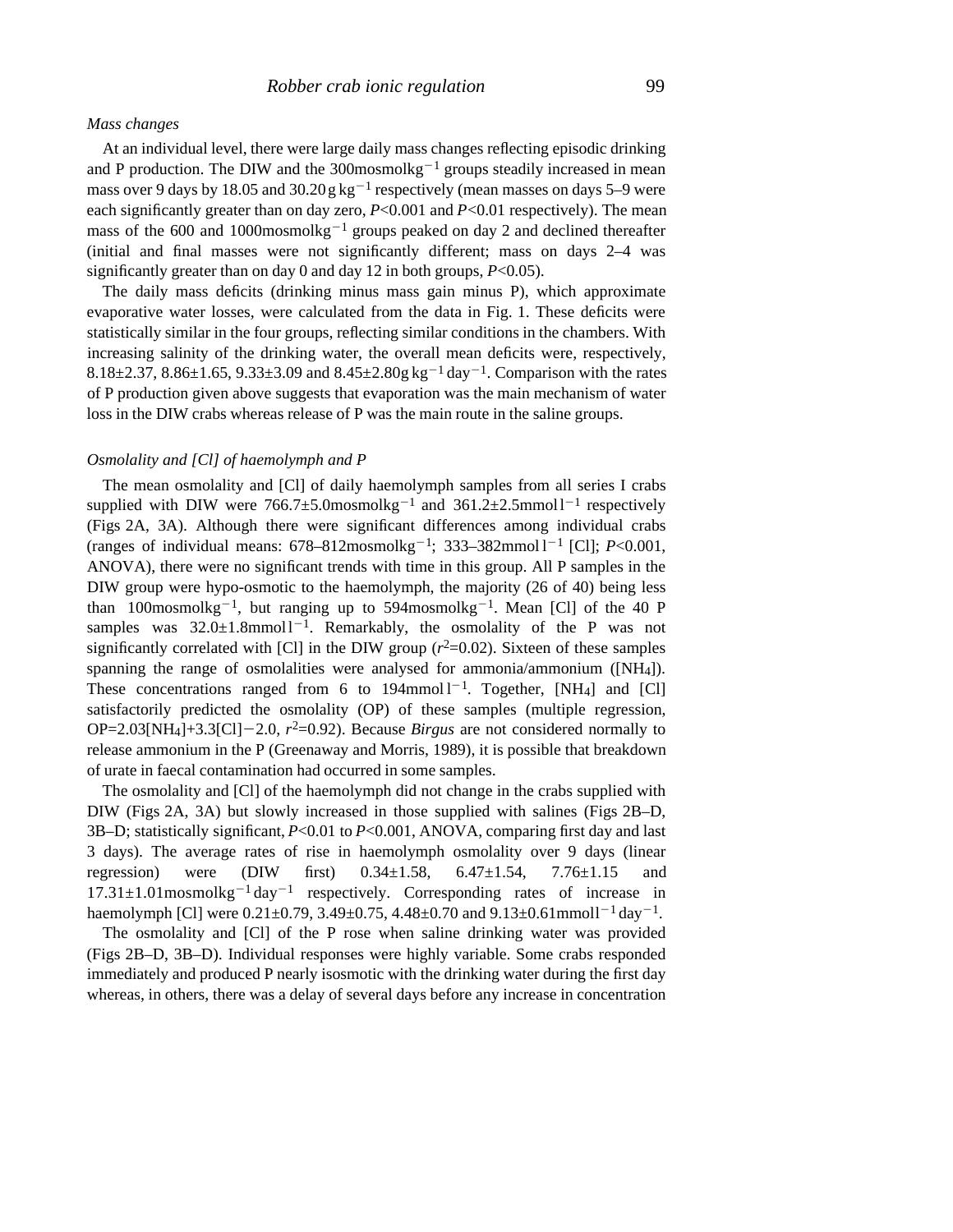

Fig. 3. Chloride concentration of the haemolymph and the P in *Birgus latro* supplied on day zero with deionized water (A) or 300mosmolkg<sup>-1</sup> (B), 600mosmolkg<sup>-1</sup> (C) or 1000mosmol  $kg^{-1}$  sea water (D) for drinking. Means  $\pm$  s.E.M.

occurred. P concentrations rose more rapidly, and with shorter delay, when the highersalinity drinking waters were supplied. Within a week, P concentrations reached a plateau at the highest salinities and, thereafter, rose more slowly. Mean osmolality and [Cl] of the P eventually exceeded that of the drinking water in all four groups of crabs and, in the  $600$ mosmolkg<sup>-1</sup> group and  $1000$ mosmolkg<sup>-1</sup> group, exceeded those of the haemolymph. In the latter case, the mean difference between P and haemolymph for days 5–12 was 100.5±18.3mosmolkg<sup>-1</sup>, 122.2±7.2mmol1<sup>-1</sup> [Cl] (*P*<0.001, paired *t*-tests on all haemolymph and P samples from days 5–12).

#### *Regulation and handling of individual ions*

A more detailed ionic analysis (osmolality, [Na], [K], [Ca], [Mg] and [Cl]) was conducted for certain samples from series I crabs (Table 1). These samples were the drinking water, initial (day 0) and final (9 days or 12 days) haemolymph, final urine samples, and the first and last P samples (not necessarily obtained on the first and last days, as not all crabs produced P daily). Statistical data supporting the trends described below are presented in Table 1.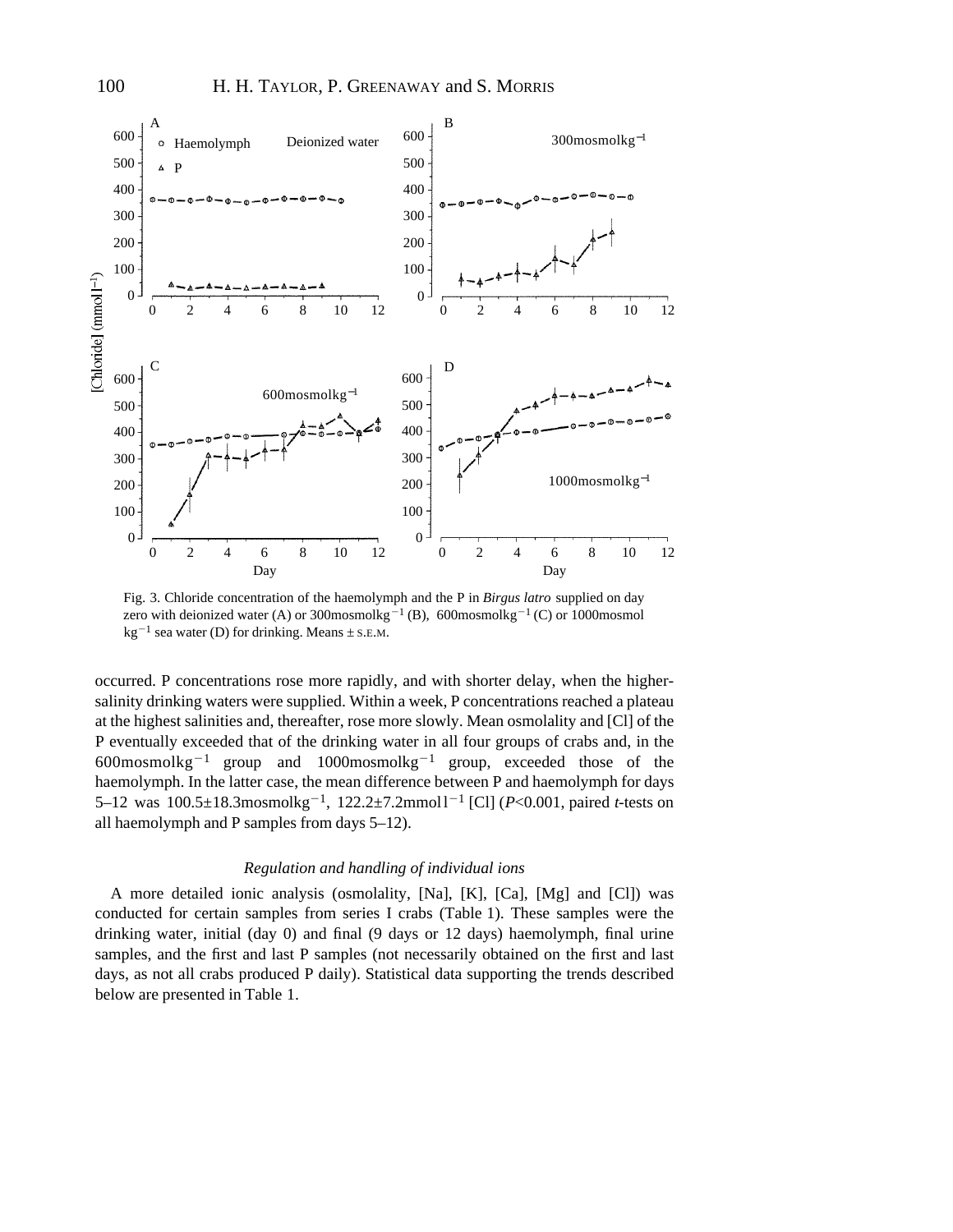#### *Osmolality, sodium and chloride*

As described above, the haemolymph osmolality and [Cl] of the crabs supplied with salines were elevated at the end of the experimental period, compared with their initial values. The differences were greater at the higher salinities. The same trends were also observed in the urine. The urine was isosmotic with the haemolymph sampled at the same time but, in all four groups, urine [Cl] was about  $60$ mmol  $1^{-1}$  higher than the [Cl] of the haemolymph (highly significant). The behaviour of the other major ion, sodium, mirrored that of chloride and osmolality. Haemolymph [Na] did not change in the group given DIW (overall mean of initial and final  $[Na]=389$ mmol $1^{-1}$ ). However, urine [Na] was elevated above haemolymph [Na] by a mean of  $36$ mmol $1<sup>-1</sup>$  in the DIW group. The difference decreased as drinking water salinity increased and, in the 1000mosmolkg<sup>-1</sup> group, urine and haemolymph [Na] were not significantly different. The osmolality, [Na] and [Cl] of the P increased rapidly in the crabs that drank salines and differences were apparent, even on day 1; the values finally exceeded those of the drinking water in all cases and of the haemolymph in the 1000mosmol $kg^{-1}$  group.

#### *Potassium*

Potassium was well regulated in the haemolymph (overall mean  $9.2$ mmol $1^{-1}$  in DIW crabs), and showed a small, but statistically significant, rise of  $1.4$ mmol  $1^{-1}$ , only in the  $1000$ mosmolkg<sup>-1</sup> group. Urine [K] was approximately twice the haemolymph concentration but was not further elevated in the saline groups. Indeed, urine  $[K]$  of the 600mosmolkg<sup>-1</sup> crabs was significantly lower than that of the DIW group. The [K] of the P was higher than that of the haemolymph and the drinking water in all groups. While [K] of the P was lower than that of the urine in the freshwater and 300mosmolkg<sup>-1</sup> groups, it rose to exceed that of the urine in the 600 and 1000mosmolkg<sup>-1</sup> groups (*P*<0.05, paired *t*-tests).

# *Calcium*

A small rise in mean haemolymph [Ca] occurred in crabs on all of the regimens, including DIW. Overall mean [Ca] in the latter group was  $16.9 \pm 0.6$ mmol $1^{-1}$ . Haemolymph [Ca] was unaffected by increased salinity of the drinking water. The [Ca] of the urine was consistently 5–6mmol  $1^{-1}$  lower than that of the haemolymph (highly significant) and also was unchanged by consumption of salines. The P, in contrast, responded strongly to calcium loading in the drinking water, increasing its mean [Ca] from  $2-4$ mmol  $1-1$  initially (lower than in both haemolymph and urine;  $P < 0.001$ ) to 14.5mmol  $1^{-1}$  in the 1000mosmolkg<sup>-1</sup> group (not significantly different from values in haemolymph and urine).

# *Magnesium*

Initial and final [Mg] of the haemolymph in the DIW group averaged  $19.8 \pm 0.7$ mmol  $1^{-1}$ . No significant change was observed in haemolymph [Mg] of crabs drinking DIW and 300mosmolkg<sup>-1</sup> saline but it increased markedly in the 600 and  $1000$ mosmolkg<sup>-1</sup> groups. Haemolymph [Mg] increased by 51% after 12 days on the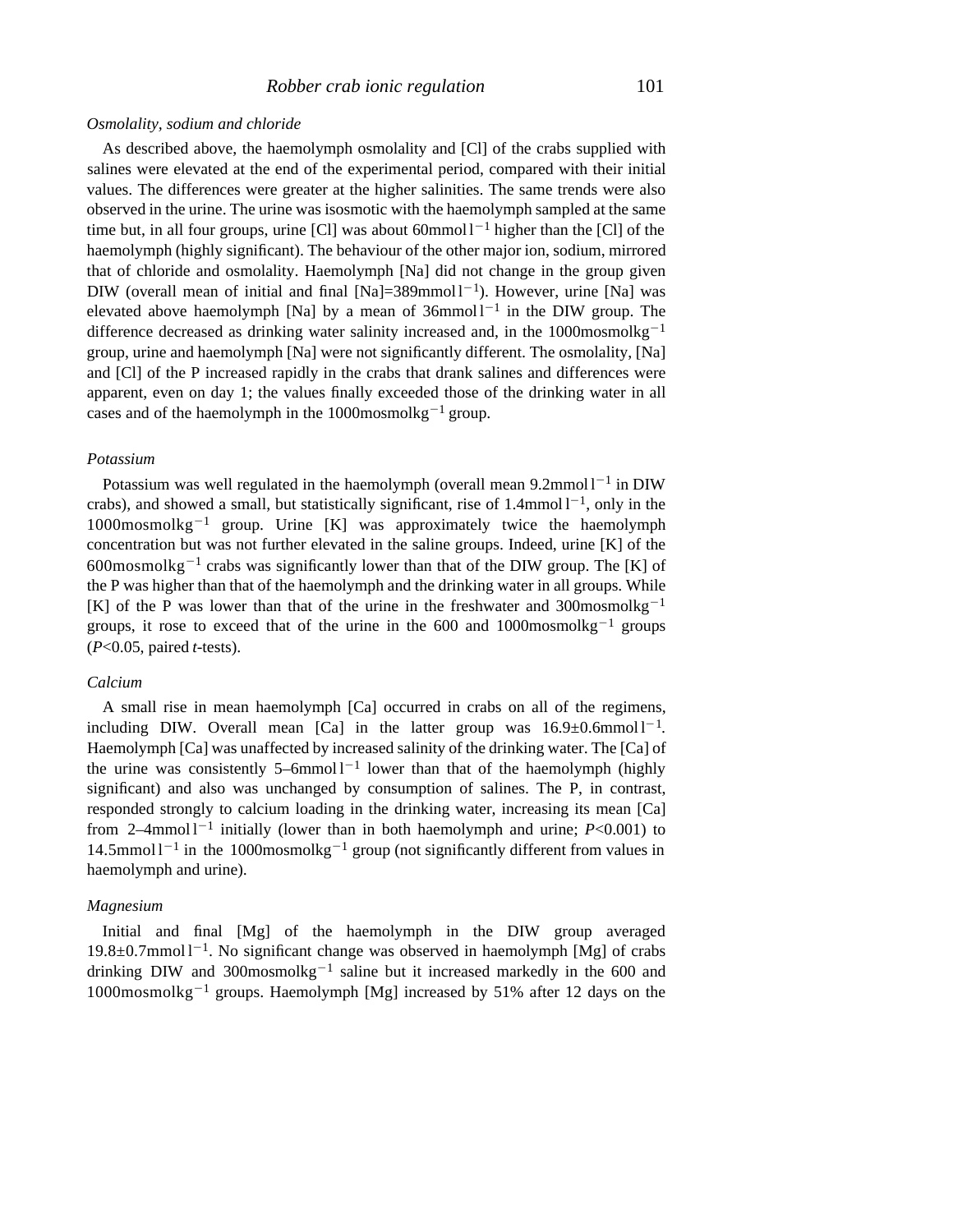|                     |                          | Osmolality (mosmolkg <sup>-1</sup> ) and ion concentrations (mmoll <sup>-1</sup> ) |                                                         |                              |                                                         |                           |                                                         |  |  |
|---------------------|--------------------------|------------------------------------------------------------------------------------|---------------------------------------------------------|------------------------------|---------------------------------------------------------|---------------------------|---------------------------------------------------------|--|--|
| Drink               |                          | Haemolymph                                                                         |                                                         |                              |                                                         | Final excretory fluid (P) |                                                         |  |  |
| Osmolality<br>[Ion] |                          | 0 days                                                                             | $9-12$ days                                             | 47 days                      | Urine<br>$9-12$ days                                    | 1 day                     | $9-12$ days                                             |  |  |
| Osmolality          |                          |                                                                                    |                                                         |                              |                                                         |                           |                                                         |  |  |
| $\boldsymbol{0}$    | -                        | $748 \pm 18$                                                                       | $768 \pm 17^{NS,a}$                                     |                              | $787\pm9^{NS,a}$                                        | $110 \pm 6^a$             | $119+13***,a$                                           |  |  |
| 300                 | -                        | $727 \pm 15$                                                                       | $783 \pm 17***$ ,a,b                                    |                              | $790 \pm 13^{NS,b}$                                     | $143 \pm 33^a$            | 444±99*,b                                               |  |  |
| 600                 | $\overline{\phantom{0}}$ | $743 \pm 16$                                                                       | $821 \pm 9**, b,c$                                      | $834 \pm 17^{NS}$            | $815 \pm 19^{NS,b}$                                     | $232 \pm 98$              | $786 \pm 25^{NS,c}$                                     |  |  |
| 1000                |                          | $728 + 9$                                                                          | 930±11***,d 1093±29**                                   |                              | $945 \pm 13^{NS,b}$                                     | $434 \pm 97^b$            | $1065 \pm 50$ *,d                                       |  |  |
|                     |                          |                                                                                    | $\Delta[OP]$ H/ $\Delta[OP]$ D                          |                              | $\Delta[OP]$ U/ $\Delta[OP]$ D                          |                           | $\Delta[OP]$ P/ $\Delta[OP]$ D                          |  |  |
|                     |                          |                                                                                    | $=0.17\pm0.02***$                                       |                              | $=0.16\pm0.02***$                                       |                           | $=0.94\pm0.08***$                                       |  |  |
|                     |                          |                                                                                    | $r^2=0.71$                                              |                              | $r^2=0.67$                                              |                           | $r^2=0.84$                                              |  |  |
| Sodium              |                          |                                                                                    |                                                         |                              |                                                         |                           |                                                         |  |  |
| $\boldsymbol{0}$    | $\mathbf{0}$             | 384±7                                                                              | $393 \pm 4^{NS,a}$                                      |                              | $429 \pm 4***$                                          | $26 \pm 4^a$              | $38+8***, a$                                            |  |  |
| 300                 | 141                      | $368 + 7$                                                                          | $395 \pm 7**, a$                                        |                              | $426 \pm 6***$                                          | $49 \pm 17^a$             | $213 \pm 49$ **,b                                       |  |  |
| 600                 | 282                      | $360 + 8$                                                                          | $407 \pm 3***$ , <i>a</i>                               | $415 \pm 7^{NS}$             | $426 \pm 11^{***,a}$                                    | $83 + 47^a$               | $398 \pm 7^{NS,c}$                                      |  |  |
| 1000                | 470                      | $351 \pm 9$                                                                        | $462+7***, b$                                           | $523 \pm 16*$                | $476+13^{N5,b}$                                         | $194 \pm 46^b$            | $510 \pm 26^{NS,d}$                                     |  |  |
|                     |                          |                                                                                    | $\Delta$ [Na] <sub>H</sub> / $\Delta$ [Na] <sub>D</sub> |                              | $\Delta$ [Na]U/ $\Delta$ [Na]D                          |                           | $\Delta$ [Na] <sub>P</sub> / $\Delta$ [Na] <sub>D</sub> |  |  |
|                     |                          |                                                                                    | $=0.15\pm0.02***$                                       |                              | $=0.10\pm0.03**$                                        |                           | $=1.01\pm0.08***$                                       |  |  |
|                     |                          |                                                                                    | $r^2=0.67$                                              |                              | $r^2=0.33$                                              |                           | $r^2 = 0.84$                                            |  |  |
| Chloride            |                          |                                                                                    |                                                         |                              |                                                         |                           |                                                         |  |  |
| 0                   | $\boldsymbol{0}$         | $362 + 9$                                                                          | $358 \pm 8^{NS,a}$                                      |                              | $424 \pm 15***^{a}$                                     | $31 \pm 5^a$              | $42 \pm 11***$                                          |  |  |
| 300                 | 161                      | $344 + 7$                                                                          | $372 \pm 8**, a$                                        |                              | $433\pm8***, a,b$                                       | $63 + 25^a$               | $225 \pm 52^{*,b}$                                      |  |  |
| 600                 | 322                      | $352 + 9$                                                                          | $411 \pm 6***$                                          | $424 \pm 8*$                 | $460 \pm 8$ ***,b                                       | $104 \pm 52^a$            | $443 \pm 12^{*,c}$                                      |  |  |
| 1000                | 536                      | $335 \pm 6$                                                                        | $455+4***$                                              | 544±15**                     | $532+8***$                                              | $238 \pm 56^b$            | $601 \pm 19***$                                         |  |  |
|                     |                          |                                                                                    | $\Delta$ [Cl] <sub>H</sub> / $\Delta$ [Cl] <sub>D</sub> |                              | $\Delta$ [Cl] <sub>U</sub> / $\Delta$ [Cl] <sub>D</sub> |                           | $\Delta$ [Cl] <sub>P</sub> / $\Delta$ [Cl] <sub>D</sub> |  |  |
|                     |                          |                                                                                    | $=0.19\pm0.02***$                                       |                              | $=0.21\pm0.03***$                                       |                           | $=1.06\pm0.07***$                                       |  |  |
|                     |                          |                                                                                    | $r^2 = 0.84$                                            |                              | $r^2=0.71$                                              |                           | $r^2=0.89$                                              |  |  |
| Potassium           |                          |                                                                                    |                                                         |                              |                                                         |                           |                                                         |  |  |
| $\boldsymbol{0}$    | 0                        | $9.3 \pm 0.3$                                                                      | $9.1 \pm 0.2^{NS,a}$                                    |                              | $21.5 \pm 1.4$ ***,a $12.9 \pm 2.6$                     |                           | $16.5 \pm 2.3$ *,a                                      |  |  |
| 300                 | 3                        | $8.6 \pm 0.2$                                                                      | $8.3 \pm 0.3^{NS,a}$                                    |                              | $19.7 \pm 2.0**$                                        | $16.9 \pm 1.5$            | $12.7 \pm 2.3^{NS,a}$                                   |  |  |
| 600                 | 6                        | $8.9 \pm 0.2$                                                                      | $9.0 \pm 0.4$ <sup>NS,a</sup>                           | $9.6 \pm 0.4$ <sup>NS</sup>  | $15.1 \pm 1.3$ **,b                                     | $21.3 \pm 4.3$            | $17.4 \pm 1.5$ **,a                                     |  |  |
| 1000                | 10                       | $9.3 \pm 0.2$                                                                      | $10.7 \pm 0.3$ **,b                                     | $11.4 \pm 0.4*$              | $19.4 \pm 1.3$ ***                                      | $24.3 \pm 6.1$            | $26.5 \pm 4.1$ **,b                                     |  |  |
|                     |                          |                                                                                    | $\Delta$ [K] <sub>H</sub> / $\Delta$ [K] <sub>D</sub>   |                              | $\Delta[K]_U/\Delta[K]_D$                               |                           | $\Delta$ [K] <sub>P</sub> / $\Delta$ [K] <sub>D</sub>   |  |  |
|                     |                          |                                                                                    | $=0.17 \pm 0.04$ ***                                    |                              | $=-0.26 \pm 0.22$ <sup>NS</sup>                         |                           | $=1.10\pm0.38**$                                        |  |  |
|                     |                          |                                                                                    | $r^2=0.35$                                              |                              | $r^2=0.05$                                              |                           | $r^2=0.23$                                              |  |  |
| Calcium             |                          |                                                                                    |                                                         |                              |                                                         |                           |                                                         |  |  |
| $\boldsymbol{0}$    | $\boldsymbol{0}$         | $16.4 \pm 0.8$                                                                     | $17.3 \pm 0.7**$                                        |                              | $11.5 \pm 0.7$ ***                                      | $2.4 \pm 0.5$             | $4.3 \pm 1.7$ ***,a                                     |  |  |
| 300                 | 3.6                      | $15.5 \pm 1.3$                                                                     | $17.4 \pm 0.5$ <sup>NS</sup>                            |                              | $12.4 \pm 1.0$ ***                                      | $2.7 \pm 1.0$             | $5.7 \pm 1.3$ ***, $a$                                  |  |  |
| 600                 | 7.2                      | $13.1 \pm 0.7$                                                                     | $16.6 \pm 0.4$ ***                                      | $16.9 \pm 0.4$ <sup>NS</sup> | $10.3 + 0.4$ ***,a                                      | $1.6 \pm 0.3$             | $8.7 \pm 0.5$ ***,a                                     |  |  |
| 1000                | 12                       | $14.8 \pm 0.7$                                                                     | $17.4 \pm 0.5*$                                         | $19.5 \pm 0.6**$             | $12.8 \pm 0.6$ ***,b                                    | $4.5 \pm 1.6$             | $14.5 \pm 2.9$ <sup>NS,b</sup>                          |  |  |
|                     |                          |                                                                                    | $\Delta$ [Ca] <sub>H</sub> / $\Delta$ [Ca] <sub>D</sub> |                              | $\Delta$ [Ca] <sub>U</sub> / $\Delta$ [Ca] <sub>D</sub> |                           | $\Delta$ [Ca] <sub>P</sub> / $\Delta$ [Ca] <sub>D</sub> |  |  |
|                     |                          |                                                                                    | $=0.02 \pm 0.06$ <sup>NS</sup>                          |                              | $=0.05\pm0.09^{NS}$                                     |                           | $=0.87\pm0.21***$                                       |  |  |
|                     |                          |                                                                                    | $r^2=0.01$                                              |                              | $r^2=0.01$                                              |                           | $r^2=0.40$                                              |  |  |

Table 1. *Changes in osmolality and ionic composition of the haemolymph, urine and final excretory fluid of* Birgus latro *after transfer from fresh to saline drinking water*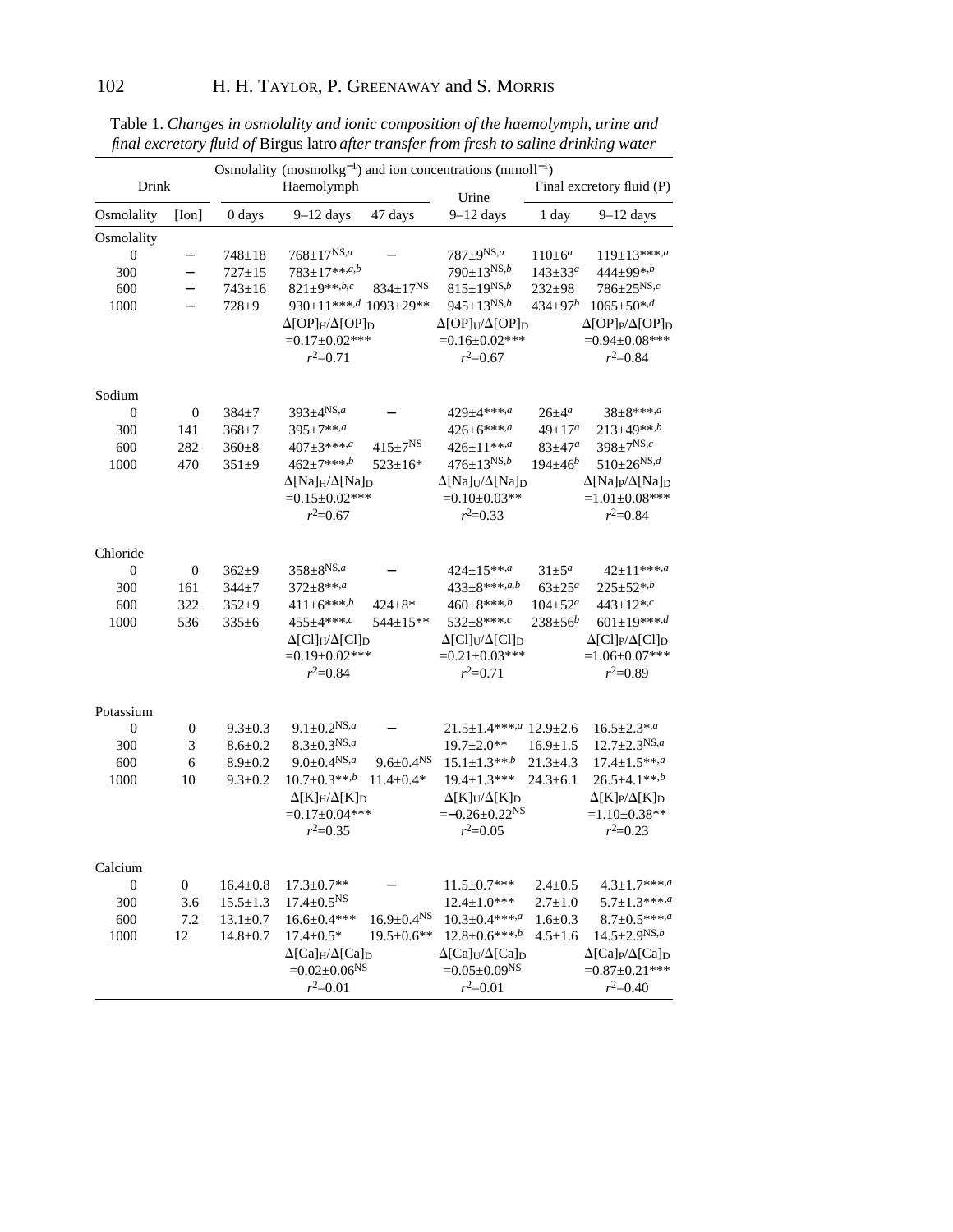|            |          |                    | Osmolality (mosmolkg <sup>-1</sup> ) and ion concentrations (mmoll <sup>-1</sup> ) |         |                                                                                                 |                           |                                                                         |  |
|------------|----------|--------------------|------------------------------------------------------------------------------------|---------|-------------------------------------------------------------------------------------------------|---------------------------|-------------------------------------------------------------------------|--|
| Drink      |          | Haemolymph         |                                                                                    |         | Urine                                                                                           | Final excretory fluid (P) |                                                                         |  |
| Osmolality | [Ion]    | $0 \, \text{days}$ | $9-12$ days                                                                        | 47 days | $9-12$ days                                                                                     | 1 day                     | $9-12$ days                                                             |  |
| Magnesium  |          |                    |                                                                                    |         |                                                                                                 |                           |                                                                         |  |
| $\Omega$   | $\Omega$ | $20.7 \pm 1.0$     | $19.3 \pm 0.9$ <sup>NS,a</sup>                                                     |         |                                                                                                 |                           | $19.6 \pm 1.4^{NS,a}$ $9.3 \pm 1.4^a$ $8.9 \pm 1.3^{***,a}$             |  |
| 300        | 16.5     | $19.2 + 1.1$       | $20.6 + 0.6$ <sup>NS,a</sup>                                                       |         |                                                                                                 |                           | $20.6 \pm 0.6^{NS,a}$ 11.0 $\pm 2.3^a$ 17.3 $\pm 1.3^{NS,b}$            |  |
| 600        | 33       | $20.4+0.6$         | $27.4+0.9***$ <sup>1</sup> $34.4+1.4**$                                            |         |                                                                                                 |                           | $26.5+1.0^{NS,b}$ 11.9+2.1 <sup><i>a</i></sup> 27.3+1.0 <sup>NS,c</sup> |  |
| 1000       | 55       | $22.2+0.5$         |                                                                                    |         | $33.6+0.9***$ $47.0+2.1***$ $33.5+1.5$ <sup>NS, <math>c</math></sup> $23.0+4.9$ $43.0+3.2*$ $d$ |                           |                                                                         |  |
|            |          |                    | $\Delta [Mg]_H/\Delta [Mg]_D$                                                      |         | $\Delta [Mg]_U/\Delta [Mg]_D$                                                                   |                           | $\Delta [Mg]_P/\Delta [Mg]_D$                                           |  |
|            |          |                    | $=0.28 \pm 0.02$ ***                                                               |         | $=0.27\pm0.03***$                                                                               |                           | $=0.62\pm0.05***$                                                       |  |
|            |          |                    | $r^2=0.85$                                                                         |         | $r^2=0.76$                                                                                      |                           | $r^2=0.86$                                                              |  |

Table 1. *Continued*

Values are means  $\pm$  standard error of mean; *N*=7 or 8, except 47 days where *N*=5.

Where no P was produced on the required day, the first P sample after day 1 and the last sample before day 9 or 12 was used.

Haemolymph osmolalities and ion concentrations after 9–12 days on each saline regimen are contrasted (paired *t*-test, two-tailed) with the initial values (0 days) from the same crabs. 47 day haemolymph values are contrasted with 9–12 day values. Urine and P concentrations are contrasted with haemolymph values for the same crabs measured at the same time. NS, not significantly different; asterisks denote a significant difference (\**P*<0.05, \*\**P*<0.01, \*\*\**P*<0.001).

Statistically significant differences in the composition of corresponding fluid samples, among groups of crabs supplied with different salines, are indicated by different alphabetical superscripts (ANOVA, Fisher's LSD test, *P*<0.05). Absence of superscripts indicates no significant differences from the other groups at that time.

 $\Delta$ [Na]<sub>H</sub>/ $\Delta$ [Na]<sub>D</sub>, etc., are slopes of regressions of haemolymph (H), urine (U) or final excretory fluid (P) ion concentrations (or osmolality) on the concentration of the same component of the drinking water (D) after 9–12 days. Standard errors and probabilities that slopes do not differ from zero (symbols as above) are given.

latter regimen. Urine [Mg] levels were closely similar to those measured in the haemolymph at the same time in all crabs. [Mg] in the P of the DIW group was only half that of the urine. Drinking saline caused a marked increase in the [Mg] of the P; the concentration exceeded haemolymph and urine levels in the 1000mosmolkg<sup>-1</sup> group.

#### *Relative changes in haemolymph, urine and P in response to ion loading in the water*

Indices, termed here 'sensitivities' were calculated from series I data after 9–12 days (Table 1). The sensitivity is the ratio of the change in the concentration of an ion in the haemolymph, the urine or the P to the change in concentration of the same ion in the drinking water, and was obtained by linear regression (the slopes  $\lceil \text{ion} \rceil_{\text{H}} / \lceil \text{ion} \rceil_{\text{D}}$ ,  $[ion]<sub>U</sub>/ [ion]<sub>D</sub>$  and  $[ion]<sub>P</sub>/ [ion]<sub>D</sub>$ . The index is useful in assessing the degree of ionic regulation of the haemolymph and the relative importance of the urine and the P in the regulatory response. Values of 0.15–0.19 for this index for osmolality, [Na], [K] and [Cl] in the haemolymph indicate that only 15–19% of the increases in the drinking waters were reflected in increases in these constituents of the haemolymph at this time. For [Ca], the slope was zero (no correlation with drinking water [Ca]), indicating good haemolymph regulation of this ion. Haemolymph [Mg] was the most sensitive to changes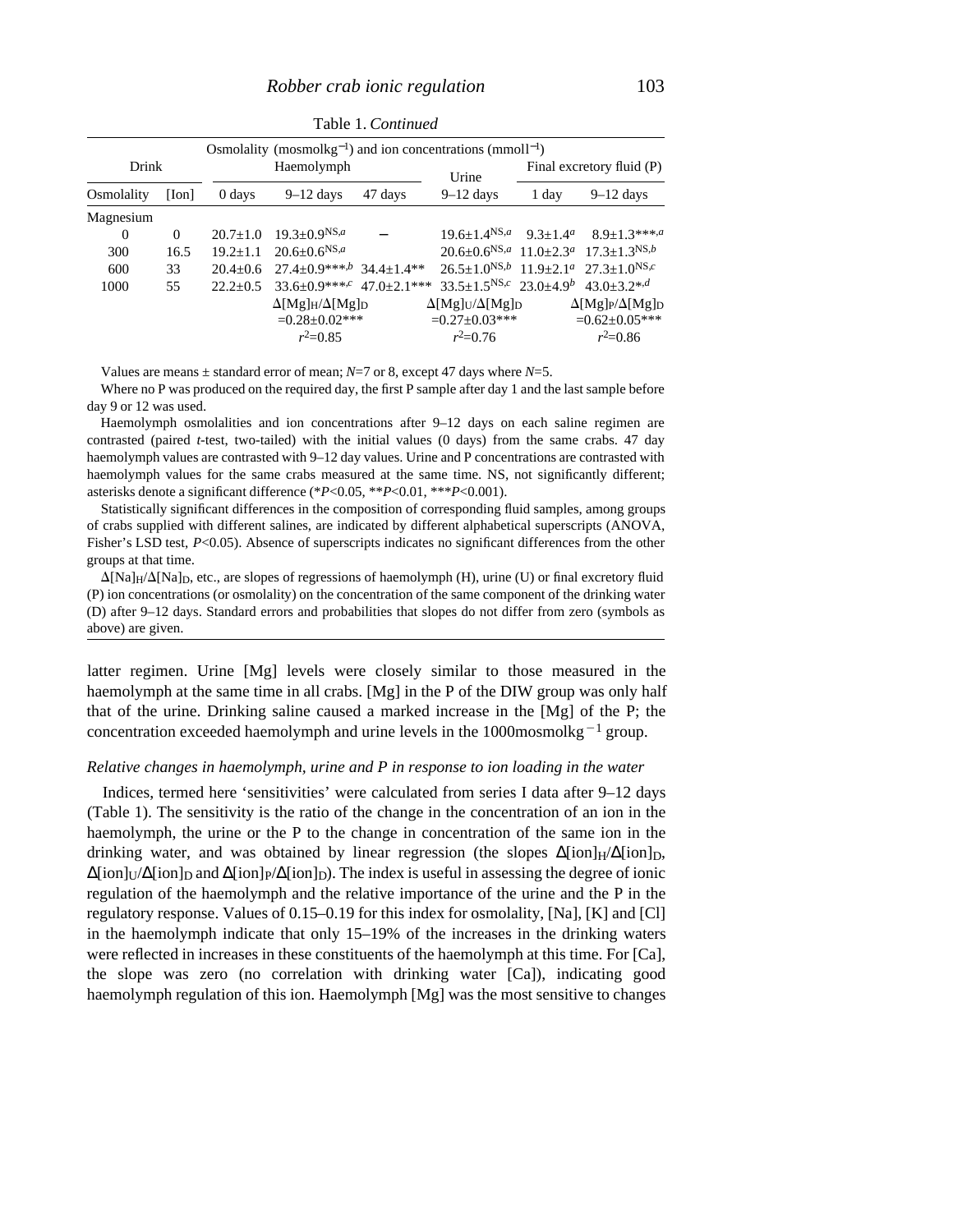|                         |         |         |              |         | (yuust-sieuu y siule) |           |             |                   |                          |             |
|-------------------------|---------|---------|--------------|---------|-----------------------|-----------|-------------|-------------------|--------------------------|-------------|
|                         | U: H    |         |              |         |                       |           | P: H        |                   |                          |             |
|                         | Na      | K       | Ca           | Mg      | <b>Cl</b>             | <b>OP</b> | <b>EDTA</b> | C <sub>1</sub>    | <b>OP</b>                | <b>EDTA</b> |
| Fresh water             |         |         |              |         |                       |           |             |                   |                          |             |
| Mean                    | 1.04    | $2.32*$ | $0.52^{*,a}$ | 0.93    | $1.10*$               | 0.98      | 1.31        | $0.07^{*,c}$      | $\overline{\phantom{0}}$ | 1.69        |
| S.E.M.                  | 0.05    | 0.32    | 0.06         | 0.10    | 0.03                  | 0.01      | 0.09        | 0.01              |                          | 0.19        |
| $\boldsymbol{N}$        | 12      | 12      | 12           | 12      | 12                    | 12        | 11          | $\overline{4}$    |                          | 9           |
| $300$ mosmol $kg^{-1}$  |         |         |              |         |                       |           |             |                   |                          |             |
| Mean                    | $1.04*$ | $1.77*$ | $0.60^{*,a}$ | 0.96    | $1.14*$               | $0.97*$   | 1.59        | $0.47^{*,d}$      | $0.46* f$                | 1.41        |
| S.E.M.                  | 0.01    | 0.15    | 0.02         | 0.02    | 0.03                  | 0.01      | 0.17        | 0.06              | 0.06                     | 0.27        |
| $\boldsymbol{N}$        | 6       | 6       | 6            | 6       | 6                     | 6         | 6           | 6                 | 6                        | 6           |
| $600$ mosmol $kg^{-1}$  |         |         |              |         |                       |           |             |                   |                          |             |
| Mean                    | $1.04*$ | $1.65*$ | $0.78^{b}$   | 0.94    | $1.13*$               | 0.98      | 1.20        | 0.89 <sup>e</sup> | $0.84^{*,g}$             | 1.17        |
| S.E.M.                  | 0.01    | 0.06    | 0.07         | 0.03    | 0.02                  | 0.01      | 0.06        | 0.10              | 0.07                     | 0.15        |
| $\boldsymbol{N}$        | 6       | 6       | 6            | 6       | 6                     | 6         | 6           | 5                 | 5                        | 6           |
| $1000$ mosmol $kg^{-1}$ |         |         |              |         |                       |           |             |                   |                          |             |
| Mean                    | $1.06*$ | $1.73*$ | $0.83^{*,b}$ | $1.09*$ | $1.14*$               | 1.00      | 1.36        | $1.13^{*,e}$      | 1.07 <sup>g</sup>        | 1.37        |
| S.E.M.                  | 0.01    | 0.13    | 0.06         | 0.03    | 0.02                  | 0.01      | 0.10        | 0.04              | 0.04                     | 0.29        |
| $\boldsymbol{N}$        | 5       | 5       | 5            | 5       | 5                     | 5         | 6           | 4                 | 4                        | 4           |

Table 2. *Urine:haemolymph (U:H) and P:haemolymph (P:H) ratios for 51Cr-EDTA, ions and osmolality in* Birgus latro *on several different saline drinking regimens (quasi-steady state)*

Different alphabetical superscripts within a column indicate that the means differ significantly (ANOVA, Fisher's LSD test, *P*<0.05). Absence of superscripts in a column indicates that none of the means within that column is significantly different from any other.

\* indicates a significant difference between the concentration of a substance in the haemolymph and that in P or urine (paired *t*-test, *P*<0.05).

U:H and P:H for EDTA did not differ significantly either within or between groups.

in drinking water concentration (0.28). Sensitivities of the urine to drinking water ion concentrations were of similar magnitude to the corresponding haemolymph values, except that [Ca], and also [K], showed no significant correlation with their concentration in the drinking water. Changes in the P were much greater. Sensitivities of approximately 1.0 for most ions show that the composition of the P directly reflects changes in the drinking water on a near mole-for-mole basis, despite much smaller changes in the haemolymph. Only the value for magnesium  $(0.62)$  was significantly different from 1.0 (*P*<0.001, *t*-test).

# *Ionic regulation in series II crabs*

Ionic analyses of fluids from crabs established on the same four regimens for 14 days are summarized as urine:haemolymph (U:H) and P:haemolymph (P:H) ratios (Table 2). An approximate steady state was established in this time (Figs 1–3). These data were entirely consistent with the data from series I (Table 1) and thus provide independent support for the interpretations given above. Summarizing: (1) urine was isosmotic with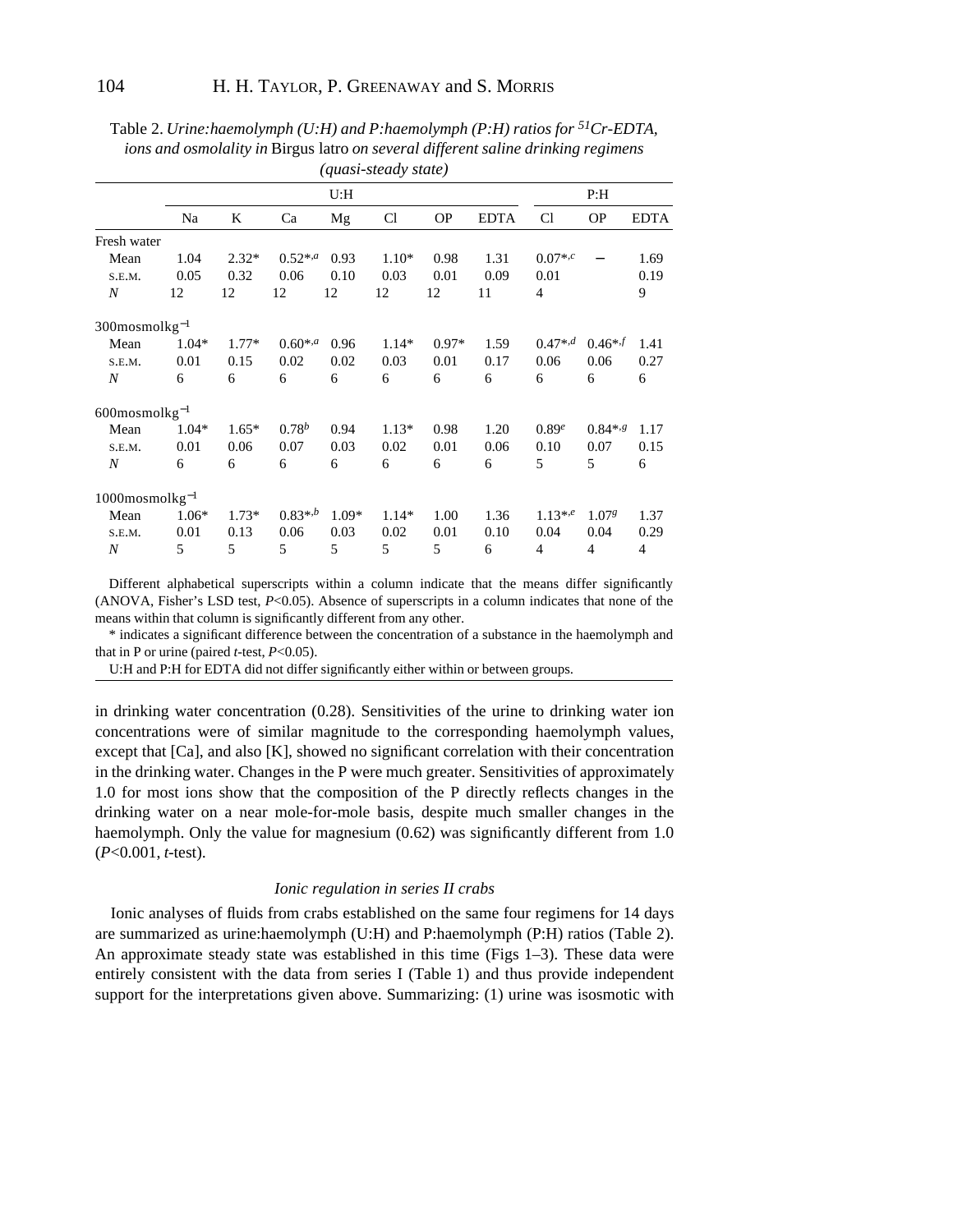

Fig. 4. Daily water (or mass) balance (A) and changes in the osmolality (B) and chloride concentration (C) of the haemolymph and of the P in *Birgus latro* returned to deionized drinking water after 2 weeks on the 1000mosmolkg<sup>-1</sup> seawater regimen. Details as Figs 1-3.

haemolymph on all regimens; (2) sodium and chloride were slightly, and potassium strongly, concentrated in the urine; (3) calcium was markedly depleted in the urine; (4) urine magnesium concentrations were similar to haemolymph values; (5) crabs drinking DIW produced very dilute P; (6) the osmolality and [Cl] of the P increased with drinking water salinity and, in crabs drinking  $1000$ mosmolkg<sup>-1</sup> sea water, [Cl] of the P exceeded that of the haemolymph (*P*<0.001).

# *Return to drinking DIW after sea water (series III)*

Seven crabs from the  $1000$ mosmol $kg^{-1}$  groups were returned to the DIW regimen and their drinking rates, mass, haemolymph and P were monitored as before (Fig. 4). On the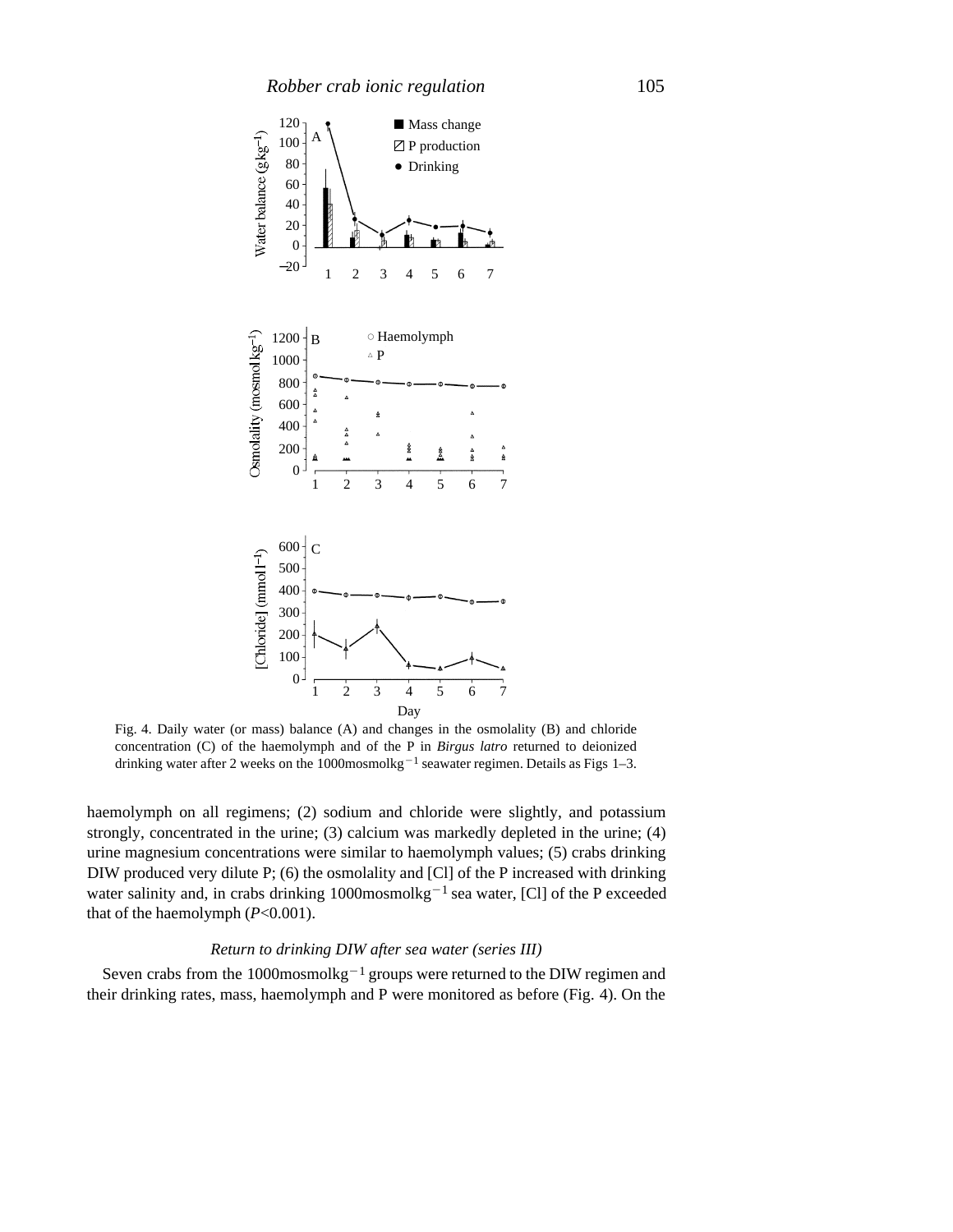first day that DIW was given, all crabs drank avidly (mean  $119.2 \pm 7.6$  g kg<sup>-1</sup>, range 96–154 g kg<sup>-1</sup>). Part of this water was excreted in a very high initial P production, but it also contributed to a large weight gain. This gain was augmented slightly during the following week (Fig. 4A). Drinking and P production rates were restored to the normal range of DIW values by day 2 (compare Figs 1A and 4A). After a week, haemolymph and P concentrations and water balance were also similar to those of the DIW group (compare Figs 2A, 3A with Fig. 4B,C). Three crabs returned to production of dilute P (less than  $100$ mosmolkg<sup>-1</sup> and less than  $40$ mmol l<sup>-1</sup> Cl) on the first day whereas, in the others, P concentration declined progressively. The initially high haemolymph concentrations  $(856.0\pm9.2$ mosmolkg<sup>-1</sup>, 399.5mmol 1<sup>-1</sup> Cl) quickly fell to DIW levels  $(763.7 \pm 12.5 \text{mosmolkg}^{-1}, 352.4 \pm 9.6 \text{mmol}^{-1};$  differences from initial values were highly significant, *P*<0.001, paired *t*-test).

# *Long-term changes in the haemolymph (series IV)*

After 47 days on the  $1000$ mosmolkg<sup>-1</sup> regimen, osmolality and ion concentrations of the haemolymph were all significantly elevated compared with their values after 12 days (Table 1), although rising more slowly (osmolality  $4.7$ mosmolkg<sup>-1</sup> day<sup>-1</sup>, [Cl]  $2.5$ mmol  $1^{-1}$ day $^{-1}$ , during days 12–47). Haemolymph [K] was least affected by drinking sea water, rising 15% after 12 days and a total of 23% after 47 days. Magnesium was poorly regulated, the corresponding rises being 51% and 112%. Prolonged exposure to the  $600$ mosmolkg<sup>-1</sup> regimen barely raised haemolymph osmolality and ion concentrations above 12-day values. Magnesium was the only ion to be conspicuously further elevated (34% and 69% after 12 and 47 days). These regimens were finally terminated because some individuals appeared to be experiencing severe water retention. Their abdomens were stretched taut, indicating great internal pressure, and motor coordination problems were evident.

# **Discussion**

#### *Urine formation*

The regulatory role of the antennal organs in *Birgus* is clearly minor and their main function appears to be the generation of a flow of primary urine. The near doubling in clearance and urine flow noted in the  $600$ mosmolkg<sup>-1</sup> animals (Greenaway *et al.* 1990) may assist ion and water balance as discussed below. However, the urine was isosmotic to the haemolymph at all drinking water concentrations (Tables 1, 2). Potassium and, to a lesser extent, sodium and chloride were concentrated in the urine but their urinary concentrations on the different regimens do not imply an active role in haemolymph regulation. Secretion of potassium into the urine would assist the excretion of this ion, which is abundant in the normally vegetarian diet. However, the decrease in U:H ratio for potassium in the crabs that drank salines up to 600mosmolkg<sup> $-1$ </sup> is in the wrong direction to be regulatory and perhaps may simply be a consequence of the reported increase in urine flow (Greenaway *et al.* 1990) and unchanging K reabsorption. Urine calcium concentrations about one-third lower than haemolymph values would help calcium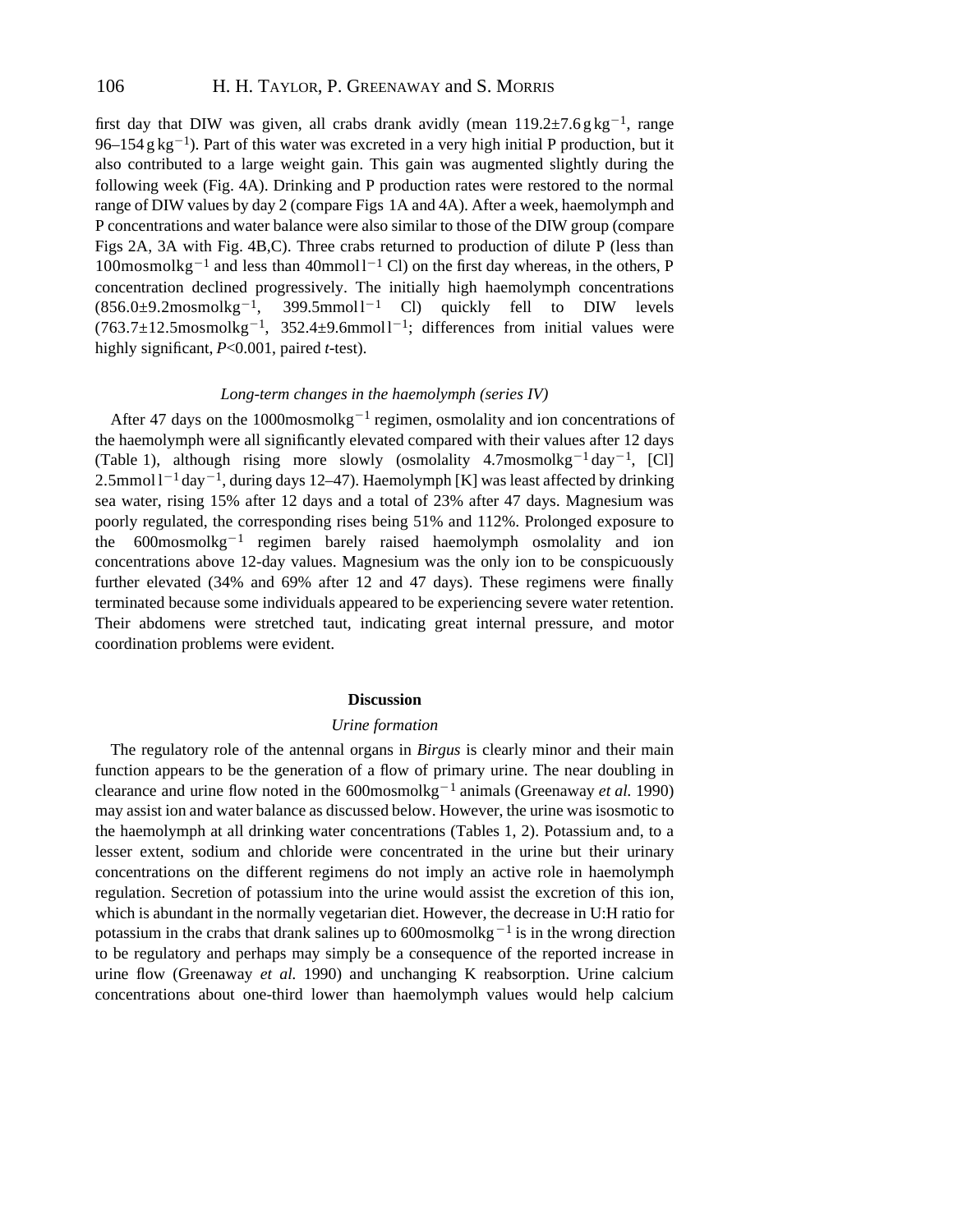balance in crabs supplied with low-salinity drinking water but not high-salinity water. However, a proportion of the haemolymph calcium of crustaceans is often bound to organic molecules (Greenaway, 1985), and renal modification of the filtrate cannot be inferred without knowledge of ionized calcium levels.

Magnesium was handled passively by the antennal organs and the U:H ratio for this ion was always close to 1.0. This situation contrasts with that seen in most marine, brackishwater and terrestrial crabs (including *Coenobita perlatus*), which typically maintain haemolymph magnesium levels below those of sea water and actively secrete magnesium into the urine (Robertson, 1949, 1953; Lockwood and Riegel, 1969; Mantel and Farmer, 1983; Greenaway, 1988).

# *Final excretory product, P*

In contrast to urine formation, the processes leading to the formation of P make rapid adjustments to rate and composition as required in an osmo-controller. Within 1 day, P [Cl] could be increased, or decreased, more than 20-fold between less than 25 and more than  $500$ mmol $1^{-1}$ , and the rate of release of P could be varied between zero and more than  $150$ mlkg<sup>-1</sup> day<sup>-1</sup>. The concentrations in the P of Na, K, Ca, Mg and Cl could be reduced below their concentration in the urine (DIW group) or elevated above urinary levels  $(1000 \text{mosmolkg}^{-1} \text{ group})$  (Table 1). Furthermore, this extrarenal system appears to be able to respond selectively to individual ionic requirements. Thus, the proportions of individual ions in the P were closely similar in all three groups of crabs drinking seawater dilutions (despite large absolute differences), but very different from those in the crabs drinking fresh water. From Table 1, the molar ratios Na:Cl:K:Ca:Mg in the final P were, for the 1000mosmolkg<sup>-1</sup> crabs, 1.00:1.18:0.05:0.03:0.08, and, in the DIW group, the ratios were 1.00:1.11:0.35:0.09:0.19. Potassium, calcium and magnesium were each enhanced, by different factors, over sodium and chloride in the latter group.

# *Sensitivities of haemolymph, urine and P to ion loading*

The greater importance of branchial than renal processes in the regulation of haemolymph ions is illustrated by the sensitivities of the ion concentrations in the haemolymph, urine or P to changes in their concentrations in drinking water (Table 1). After 9–12 days of exposure to the four regimens, haemolymph osmolality, [Na] and [Cl] each changed by 0.15–0.19 of the corresponding change in the drinking water. The urinary sensitivities were similar, implying no regulatory role. In contrast, the sensitivities of the P to changes in these ions were each close to 1.0, i.e. 5–7 times greater, which is consistent with the involvement of P formation in negative feedback regulation of the haemolymph ion concentrations. Regulatory responses in the P of similar magnitude are also evident for K, Ca and Mg, despite sometimes inappropriate changes in urinary [K] and [Ca]. Magnesium was the worst-regulated ion in the haemolymph, and this was associated with the smallest response in the P. Calcium was regulated best (haemolymph and urinary sensitivities both zero).

#### *Dilution and concentration of the final excretory fluid*

Animals on the freshwater regimen strongly absorbed ions from urine released into the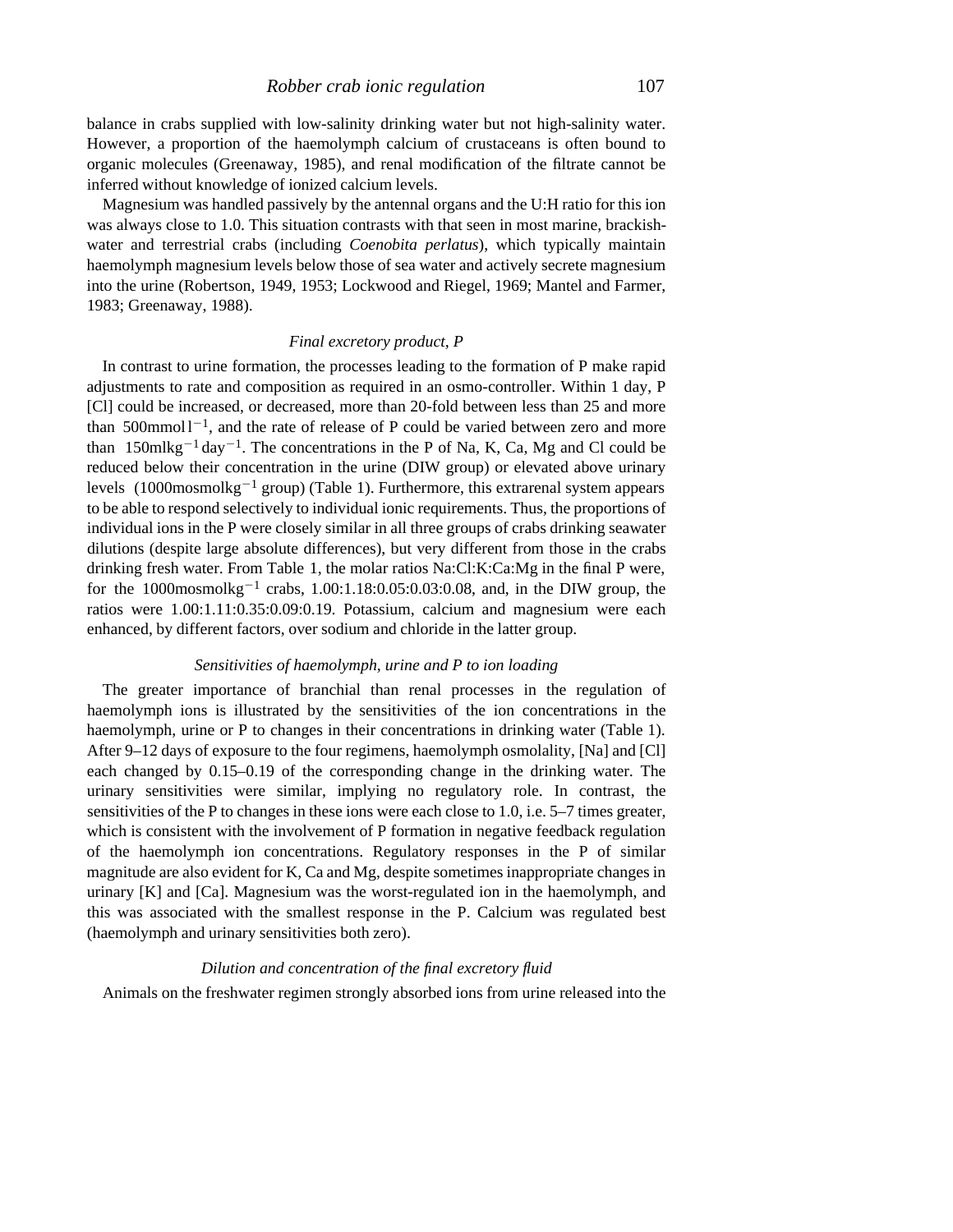branchial chambers so that the final P was very dilute. With increasing concentration of the drinking water, ion concentrations in the P rose and, in crabs drinking full-strength sea water, the concentrations of all ions except calcium exceeded those in the haemolymph. The similarity of the U:H and the P:H ratios for  ${}^{51}Cr$ -EDTA, a volume marker, in each of the experimental groups in series II (Table 2) suggests that little water reabsorption accompanied ion reabsorption, despite strong osmotic gradients between the P and the haemolymph at the lower salinities. It appears that the gills and other surfaces within the branchial chambers that contact the excretory fluids are quite impermeable to water.

Series I crabs, drinking full-strength sea water, produced P that was significantly hyperosmotic to the haemolymph and urine (Table 1). No volume marker was used in this group so that evaporative concentration during passage through the branchial chambers or water uptake across the gills cannot be excluded. Branchial transport of ions into the P might also take place. The ability to transport salts into the branchial chamber is associated with hypo-osmotic regulation in brachyuran terrestrial and semi-terrestrial crabs (Gross, 1955). *Coenobita clypeatus* is able to maintain its haemolymph slightly hypo-osmotic to shell water (de Wilde, 1973).

It is not known how the degree of dilution of the P is controlled. Potentially, this might be effected by modulating transporters in the branchial epithelium, by changing gill perfusion rates or routes, or by mechanically adjusting transit time and contact of urine with the exchange surfaces.

#### *Water and ion budgets*

The ion data for series II crabs (Table 2) were combined with mean clearances, urine and P production rates, drinking rates, dietary intake of ions and loss by haemolymph sampling for the same crabs (Greenaway *et al.* 1990) and a budget for each ion and water was constructed (Table 3). In all four groups, the quantities of water and ions voided in the P were a very small fraction of those in the primary urine. Some reclamation of water took place in the antennal organs (compare primary and final urine volumes in Table 3) and an unknown, probably small, fraction was lost from the P by evaporation and osmosis to the haemolymph. The rest is assumed to have been reingested and evidence for this process is presented elsewhere (Greenaway *et al.* 1990; Morris *et al.* 1991). Such bulk reingestion of urine (or of partially processed P) would permit the non-selective return of a major fraction of the filtered ions and water to the animal. Branchial absorption and secretion then result in differential excretion of ions in the final P. The combination of non-selective reabsorption of an ultrafiltrate followed by selective secretion/reabsorption mechanisms allows very flexible adjustment of the volume and composition of the urine and is a feature of the excretory systems of successful terrestrial animals (c.f. the proximal and distal sections of the vertebrate nephron). During the evolution of the terrestrial lifestyle in *Birgus* these features have been added by adaptation of extrarenal rather than renal features.

Crabs maintained on the freshwater regimen did not take up ions by drinking. The volume and ion concentration of the P were very low in this group and effectively all of the ions filtered into the primary urine were reabsorbed (more than 99% in most cases, Table 3). Net loss of ions from the excretory system (and the daily haemolymph sample)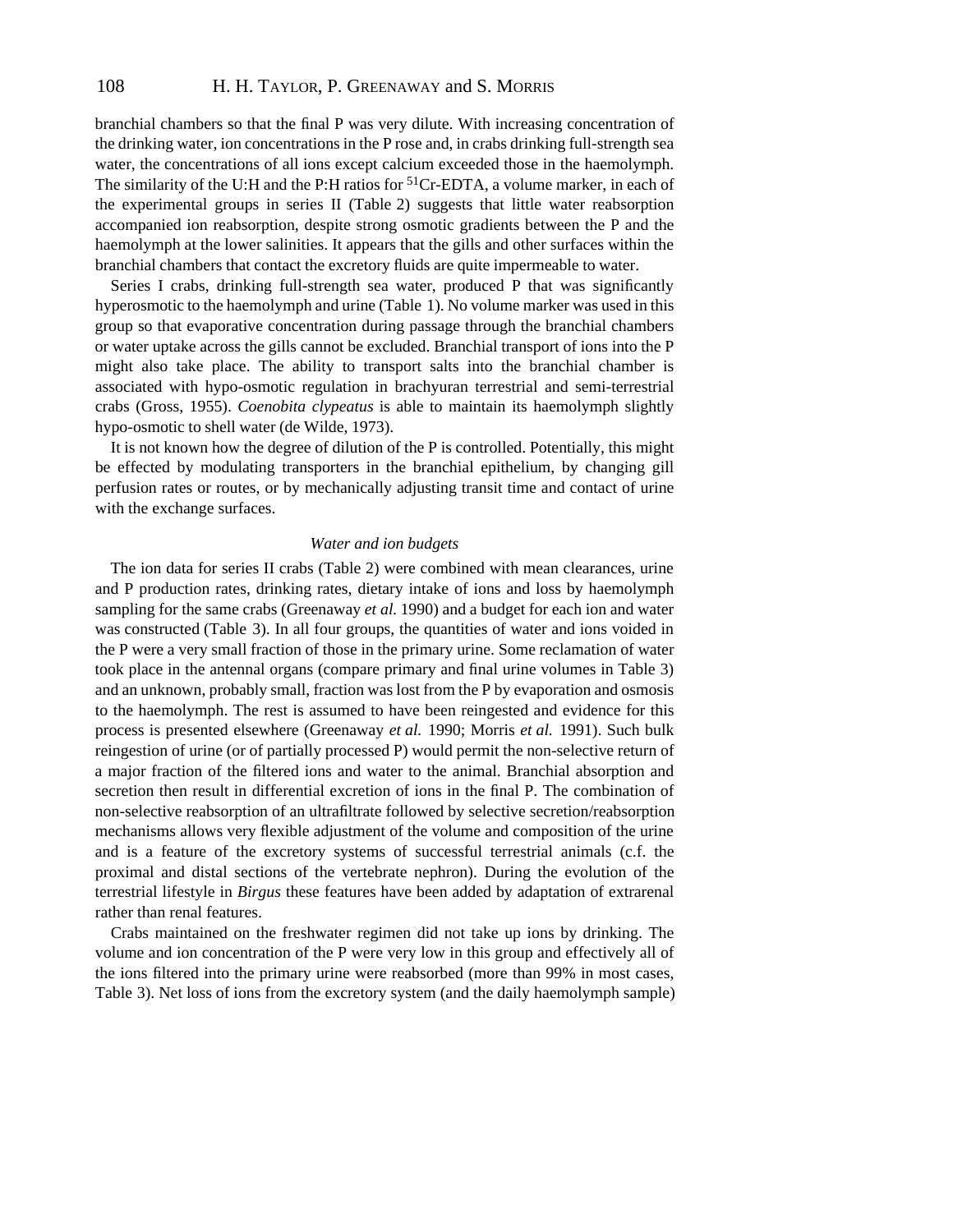| the strong maner sammel in <b>Drigus</b> nulls |              |                  |                  |                |              |       |  |  |  |
|------------------------------------------------|--------------|------------------|------------------|----------------|--------------|-------|--|--|--|
| Drinking regimen                               | Na           | K                | Ca               | Mg             | Cl           | Water |  |  |  |
| Fresh water                                    |              |                  |                  |                |              |       |  |  |  |
| Gain from drinking water                       | $\mathbf{0}$ | $\boldsymbol{0}$ | $\boldsymbol{0}$ | $\mathbf{0}$   | $\mathbf{0}$ | 1.821 |  |  |  |
| Gain from food                                 | 150          | 32               | 58               | 13             | 25           |       |  |  |  |
| Loss in blood sample                           | 35           | 1                | $\mathbf{1}$     | $\overline{2}$ | 34           |       |  |  |  |
| Filtered in primary urine                      | 2048         | 54               | 86               | 104            | 1949         | 5.766 |  |  |  |
| Output in final urine                          | 1663         | 104              | 38               | 83             | 1670         | 4.481 |  |  |  |
| Loss in P                                      | $\mathbf{1}$ | $\overline{2}$   | 0.1              | 0.2            | $\mathbf{1}$ | 0.45  |  |  |  |
| Net gain $(+)$ or loss $(-)$                   | $+114$       | $+29$            | $+56.9$          | $+10.8$        | $-11$        |       |  |  |  |
| Total recovered (%)                            | 99.9         | 96.3             | 99.9             | 99.8           | 99.95        | 92.2  |  |  |  |
| $300$ mosmol $kg^{-1}$ seawater                |              |                  |                  |                |              |       |  |  |  |
| Gain from drinking water                       | 452          | 9.6              | 9.9              | 51.5           | 528          | 3.300 |  |  |  |
| Gain from food                                 | 108          | 23               | 41               | 10             | 18           |       |  |  |  |
| Loss in blood sample                           | 39           | $\mathbf{1}$     | 1.5              | 2.2            | 39           |       |  |  |  |
| Filtered in primary urine                      | 2859         | 71               | 109              | 162            | 2815         | 7.268 |  |  |  |
| Output in final urine                          | 2026         | 85               | 44               | 106            | 2181         | 4.986 |  |  |  |
| Loss in P                                      | 319          | 29               | 9.9              | 32             | 371          | 2.026 |  |  |  |
| Net gain $(+)$ or loss $(-)$                   | $+202$       | $+2.6$           | $+39.5$          | $+27.4$        | $+136$       |       |  |  |  |
| Total recovered (%)                            | 88.8         | 59.2             | 90.9             | 80.2           | 86.8         | 72.1  |  |  |  |
| $600$ mosmol $kg^{-1}$ seawater                |              |                  |                  |                |              |       |  |  |  |
| Gain from drinking water                       | 991          | 20               | 21.6             | 112            | 1154         | 3.605 |  |  |  |
| Gain from food                                 | 141          | 30               | 54               | 12             | 24           |       |  |  |  |
| Loss in blood sample                           | 41           | 1                | 1.4              | 3              | 40           |       |  |  |  |
| Filtered in primary urine                      | 3680         | 88               | 130              | 274            | 3674         | 9.087 |  |  |  |
| Output in final urine                          | 3240         | 122              | 80               | 225            | 3559         | 7.791 |  |  |  |
| Loss in P                                      | 783          | 38               | 16               | 57             | 864          | 2.285 |  |  |  |
| Net gain $(+)$ or loss $(-)$                   | $+308$       | $+12$            | $+58$            | $+65$          | $+274$       |       |  |  |  |
| Total recovered (%)                            | 78.7         | 56.8             | 87.7             | 79.2           | 76.5         | 74.9  |  |  |  |
| $1000$ mosmol $kg^{-1}$ seawater               |              |                  |                  |                |              |       |  |  |  |
| Gain from drinking water                       | 1177         | 24               | 25.7             | 134            | 1372         | 2.858 |  |  |  |
| Gain from food                                 | 136          | 29               | 52               | 12             | 23           |       |  |  |  |
| Loss in blood sample                           | 49           | 1                | 1.7              | 3.6            | 49           |       |  |  |  |
| Filtered in primary urine                      | 3499         | 75               | 121              | 256            | 3530         | 7.187 |  |  |  |
| Output in final urine                          | 2873         | 101              | 77               | 214            | 3102         | 5.570 |  |  |  |
| Loss in P                                      | 966          | 47               | 25               | 82             | 1131         | 2.032 |  |  |  |
| Net gain $(+)$ or loss $(-)$                   | $+298$       | $+6$             | $+51$            | $+60.4$        | $+215$       |       |  |  |  |
| Total recovered (%)                            | 72.4         | 37.3             | 79.3             | 68.0           | 68.0         | 71.7  |  |  |  |

Table 3. *Ion and water balance in* Birgus latro

A summary of ion and water intakes ( $\mu$ mol100 g<sup>-1</sup> day<sup>-1</sup> and ml100 g<sup>-1</sup> day<sup>-1</sup> respectively), from food and drinking water, and outputs in the primary urine, in the final urine and in the excretory fluid actually released (P), for quasi-steady-state crabs. Also shown are the percentages of the total ions or water filtered in the primary urine, that were recovered by the crab (renally and extrarenally) before voiding the P. Output in the faeces and evaporative water loss are not estimated.

Values are means calculated from the ion data summarized in Table 2 and from water fluxes previously estimated for these crabs by Greenaway *et al.* (1990).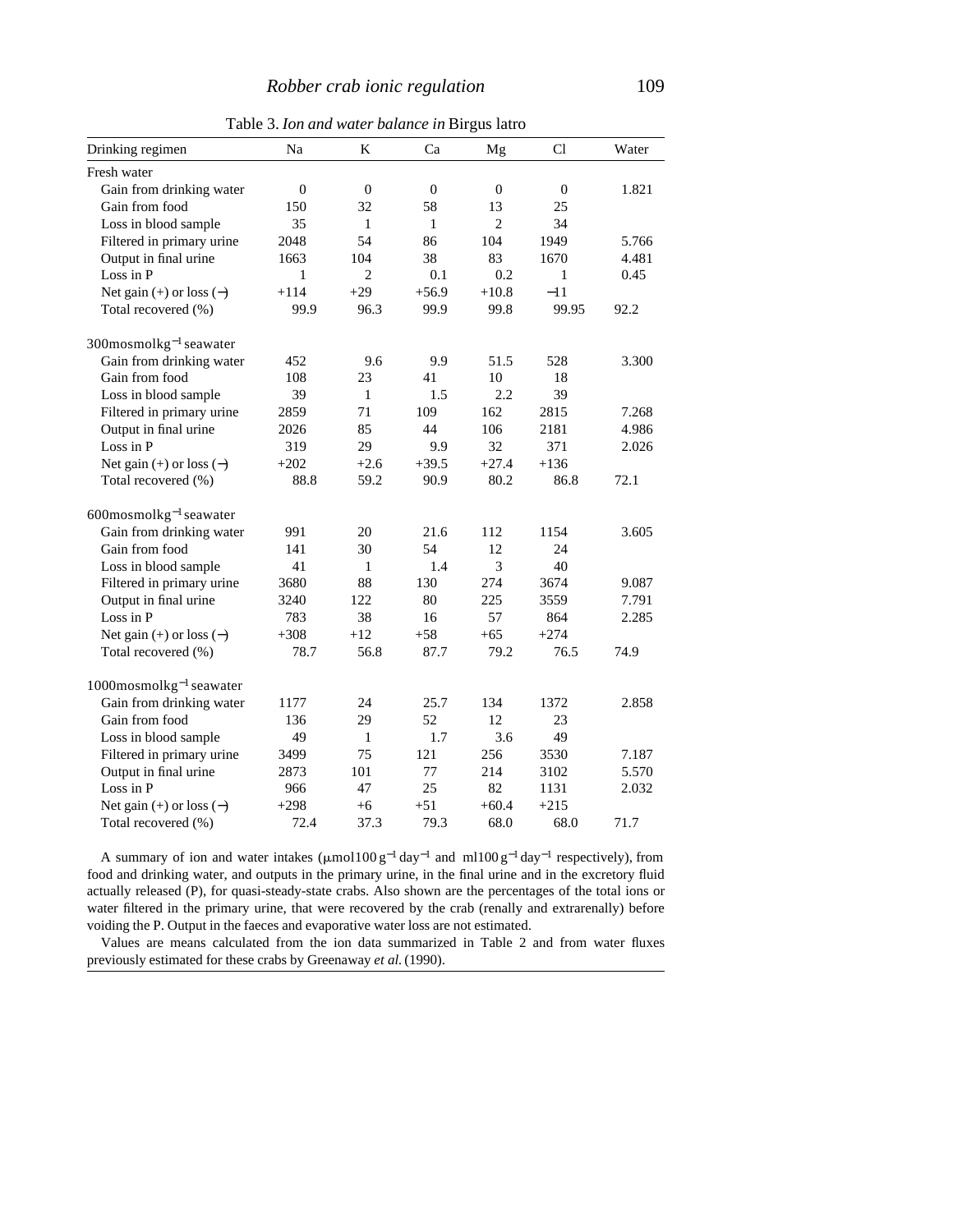was more than balanced by ion intake in the food, except in the case of chloride. Therefore, when drinking fresh water, ion loss *via* the excretory system was minimised by maintaining a low water intake (and output) and by extensive reabsorption of ions before release of P. In the freshwater group, the filtration rate was also lower, minimising the filtered ion load and reducing the expenditure of energy in ion reabsorption. The apparent small net gain of ions may, in fact, be lost in faeces, accommodated by an increase in body volume or, in the longer term, excreted as the result of a rise in P concentrations.

The fraction of the filtered ion load reclaimed by ingestion and reabsorption was reduced with increasing concentration of drinking water, to about 70% for Na and Cl, in crabs drinking  $1000$ mosmolkg<sup>-1</sup> SW (Table 3). Potassium was reabsorbed least in these crabs (37% of the filtered load) and, in fact, was concentrated in the P. The greater net gain of ions in the crabs drinking salines (Table 3) presumably accounts for the rise in ion concentration of the haemolymph observed in these experiments (Fig. 2, Table 1).

Efficient mechanisms for conservation of salt in *Birgus* allow water and ion balance to be achieved with only minute input of ions from the diet and sufficient DIW to replace evaporative losses. The antennal organs and gills are not used for nitrogenous excretion (Greenaway and Morris, 1989) so that the volume of excretory product, P, can be very small. In the long term, the crabs are not able to maintain salt balance by drinking salines which approach or exceed haemolymph concentrations. However, the crabs certainly readily drink such salines and, in the short term, this is unlikely to be a problem. The changes in haemolymph ion concentrations are slow and, when fresh water is again available, any excess salt load is readily shed (Fig. 4) or diluted to augment the haemolymph volume in the distensible abdomen. *Birgus* appear healthy with a wide range of haemolymph osmolalities (present study and Gross, 1955) and, in an ion-poor environment, occasional bonuses of salts (from saline drinking water or from eating other crabs) may be put towards the haemolymph volume increase required at the next moult.

# *Compensation for evaporation*

Survival of *Birgus* maintained on saline alone depends critically on the rate of evaporative water loss, the rate of drinking and on the production of an excretory fluid more concentrated than the drinking water for each ion. The minimal rate of drinking required for gain of osmotically free water to match evaporation may be calculated. For ion balance:

$$
V_{\rm P} = V_{\rm D}/K\,,\tag{1}
$$

where  $V_P$  is the rate of P production,  $V_D$  is the minimal rate of drinking and  $K$  is the highest concentration ratio achieved for any ion in the P compared with the drinking water. For water balance:

$$
V_{\rm D} = V_{\rm P} + E, \tag{2}
$$

where  $E$  is the rate of evaporative water loss. Substituting equation 1 in equation 2, and rearranging:

$$
V_{\rm D} = E K / (K - 1) \,. \tag{3}
$$

Clearly, as the supplied salinity is increased, the water turnover must increase sharply.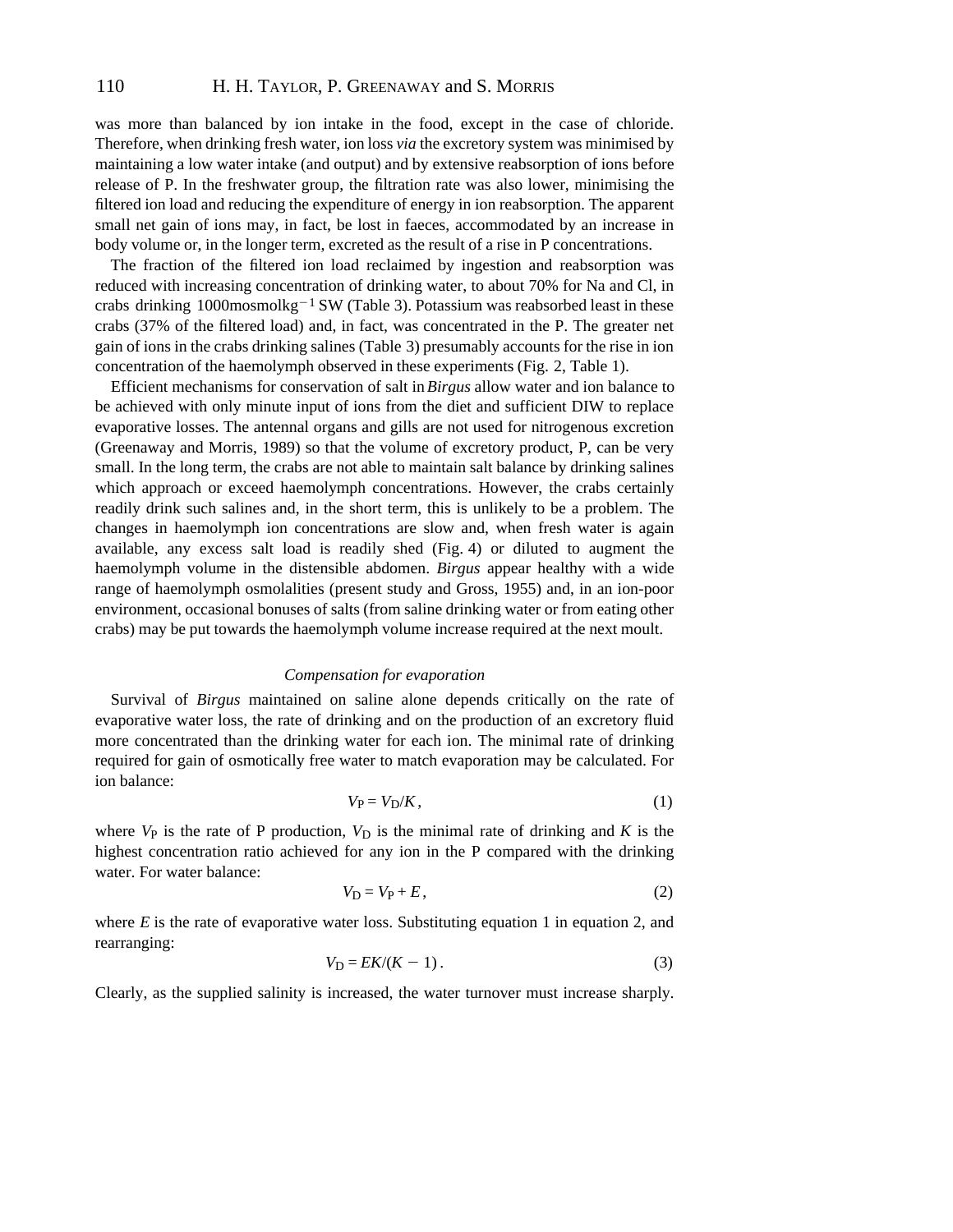Thus, if the P has twice the concentration of the drinking water, the crab must release P at the evaporation rate and drink at twice this rate; if the P is only 10% higher in concentration than the drinking water, minimal drinking and P production rates would be 11 and 10 times the evaporative loss rate, respectively. This, presumably, is the significance of the increased rates of drinking, clearance, urine production and P production observed in the 300 and  $600$ mosmolkg<sup>-1</sup> groups (Fig. 1, Table 3, Greenaway *et al.* 1990). Although *Birgus* was able to increase the P concentrations of some ions above haemolymph levels and even produced P significantly hyperosmotic to the haemolymph in the series I crabs, such concentrating ability was not marked. Thus, with haemolymph, urine and P osmolalities all around  $800$ mosmolkg<sup>-1</sup> (Table 1), drinking of  $600$ mosmolkg<sup>-1</sup> saline permitted long-term maintenance of salt and water balance, but drinking of  $1000$ mosmolkg<sup>-1</sup> saline did not and haemolymph ion concentrations continued to rise.

As the salinity of the drinking water is increased, the value of *K* in the above equations decreases towards 1.0 and either ion regulation or water balance must be compromised. As seen in Fig. 1, crabs supplied with  $1000$ mosmolkg<sup>-1</sup> sea water initially increased their drinking still further before abandoning this escalation. As haemolymph ion concentrations drifted upwards, the excreted concentrations also increased and, in principle, the crabs could ultimately have re-established balance conditions. It is unclear whether this state was achieved in the crabs provided with full-strength sea water for 47 days. Certainly, the rate of rise of haemolymph concentration was slowed. Gross (1955) reported the survival of a single *Birgus* on sea water alone for 78 days, after which the haemolymph osmolality was 118% of that of sea water. In our experiments, 47 days on sea water resulted in a mean haemolymph osmolality of 109% of that of sea water. However, several of our crabs were oedematous and uncoordinated. These effects may be associated with a loss of muscle tone related, perhaps, to the breakdown in [K] regulation or to the great rise in [Mg], the least well-regulated of the ions (Table 1). Magnesium has well-known neuromuscular inhibitory effects in crustaceans and is generally regulated well below seawater concentrations in the most active of decapods (Robertson, 1949, 1953; Lockwood and Riegel, 1969).

The extremely high initial rates of drinking exhibited by crabs returned to fresh water after the seawater regimen, and the rapid lowering of haemolymph osmolalities, suggest that the lower haemolymph electrolyte concentrations may be the preferred levels. These observations confirm that *Birgus* has a well-developed capacity to discriminate salt concentrations, as required for the salinity selection mechanism of osmoregulation (Gross, 1955) outlined in the Introduction, and also show that this crab develops an acute salt-induced thirst.

#### *Ion regulation*

In conclusion, *Birgus* possesses a repertoire of a devices that potentially regulate its salt and water balance. Besides having the ability to select drinking waters of appropriate salinity, when available, and to regulate drinking rates (Gross, 1955; present study), robber crabs are able to adjust rates of primary and final urine production (Greenaway *et al.* 1990), to secrete or reabsorb ions in the antennal organs (present study), to reingest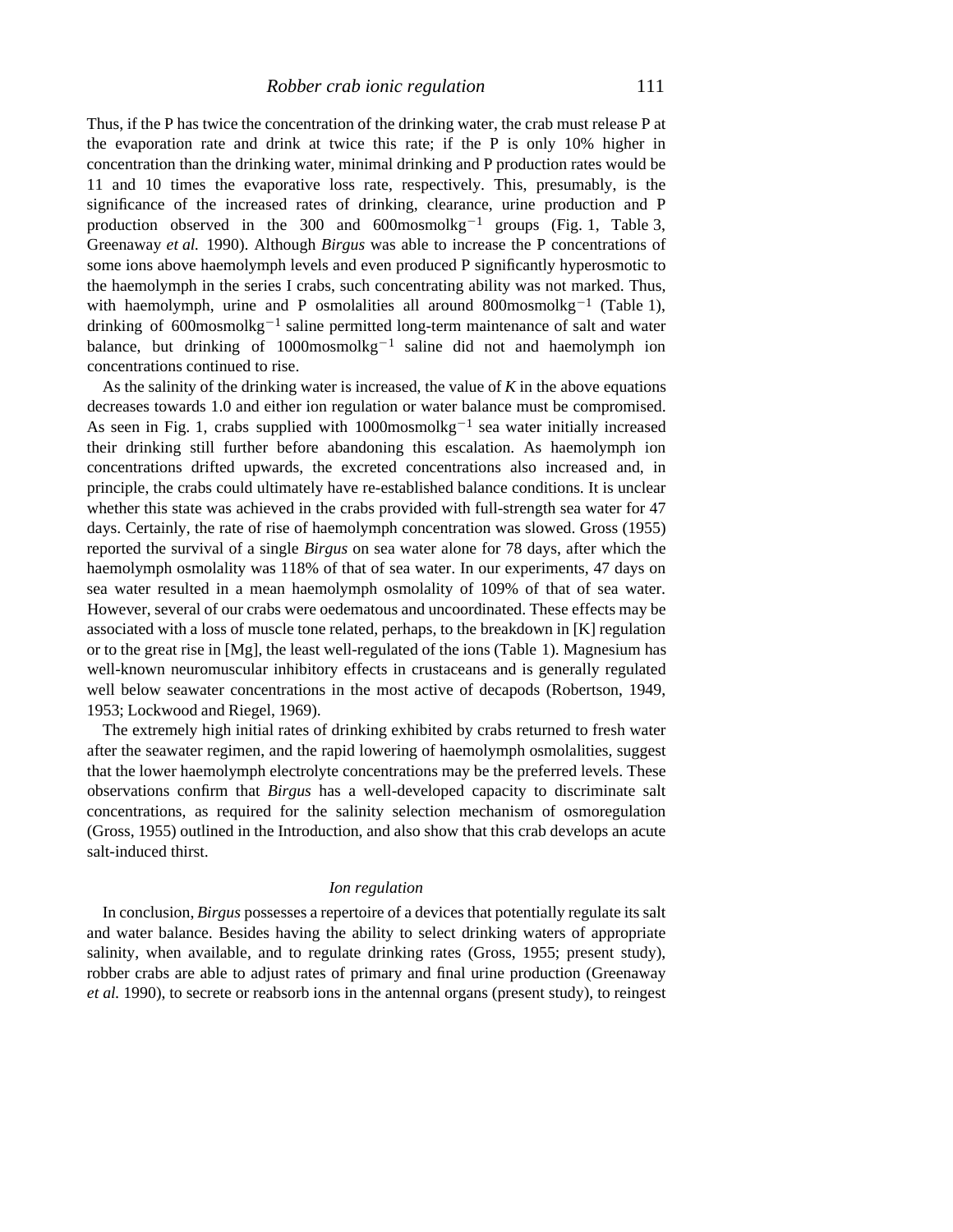# 112 H. H. TAYLOR, P. GREENAWAY and S. MORRIS

urine and to reabsorb ions from urine passed through the branchial chambers (Greenaway *et al.* 1990; Morris *et al.* 1991; this study). It is unlikely that behavioural osmoregulation as envisaged by Gross (1955) and Gross and Holland (1960) is an important mechanism by which robber crabs achieve ion balance under normal circumstances. Efficient ion conservation mechanisms effectively allow the production of a dilute excretory fluid. The crabs may osmoregulate and maintain ion balance on a low-salt diet, if they have regular access to fresh water. This is probably the situation facing most robber crabs and it is unlikely that they ever need actively to seek saline water. In the short term, *Birgus* is also able to balance ions and water quite accurately when only saline is available. In the longer term, where nearly full strength sea water is the principal supply, and there are also evaporative losses, *Birgus* does not appear to prevent the slow accumulation of ions, particularly magnesium, in the haemolymph. It appears that occasional drinking of fresh water would be required to facilitate the elimination of these ions in the P.

This work was supported by grants from the Australian Research Council (A1861629) to P.G., NATO/NERC UK to S.M. and The Percy Sladen Foundation to H.H.T. We are indebted to D. Hair and K. Brouwer for technical assistance and to the staff of ANPWS, Christmas Island, for their support during collection of animals.

#### **References**

- DE WILDE, P. A. W. J. (1973). On the ecology of *Coenobita clypeatus* in Curaçao with reference to reproduction, water economy and osmoregulation in terrestrial hermit crabs. In *Studies on the Fauna of Curaçao and other Caribbean Islands*, vol. 44 (ed. P. W. Hummelinck and L. J. Van der Steen), pp 1–138. The Hague: Martinus Nijhoff.
- GREENAWAY, P. (1985). Calcium balance and moulting in the Crustacea. *Biol. Rev.* **60**, 425–454.
- GREENAWAY, P. (1988). Ion and water balance. In *Biology of the Land Crabs* (ed. W. W. Burggren and B. R. McMahon), pp. 211–248. Cambridge: Cambridge University Press.
- GREENAWAY, P. AND MORRIS, S.(1989). Adaptations to a terrestrial existence by the robber crab *Birgus latro*. III. Nitrogenous excretion. *J. exp. Biol*. **143**, 333–346.
- GREENAWAY, P. AND NAKAMURA, T. (1991). Nitrogenous excretion in two terrestrial crabs *Gecarcoidea natalis* and *Geograpsus grayi*. *Physiol. Zool.* **64**, 767–786.
- GREENAWAY, P., TAYLOR, H. H. AND MORRIS, S. (1990). Adaptations to a terrestrial existence by the robber crab *Birgus latro*. VI. The role of the excretory system in fluid balance. *J. exp. Biol.* **152**, 505–519.
- GROSS, W. J.(1955). Aspects of osmotic and ionic regulation in crabs showing the terrestrial habit. Am. *Nat*. **89**, 205–222.
- GROSS, W. J. (1964). Water balance in anomuran land crabs on a dry atoll. *Biol. Bull. mar. Biol. Lab., Woods Hole* **126**, 54–68.
- GROSS, W. J. AND HOLLAND, P. V.(1960). Water and ionic regulation in a hermit crab. *Physiol. Zool.* **33**, 21–28.
- HARMS, J. W. (1932). Die Realisation von Genen und die consekutive Adaptation. II. *Birgus latro* (L.) als Landkrebs und seine Beziehungen zu den Coenobiten. *Z. wiss. Zool.* **140**, 167–190.
- HICKS, J., RUMPFF, H. AND YORKSTON, H. (1984). *Christmas Crabs.* Christmas Island, Indian Ocean: Christmas Island Natural History Association.
- LISTER, J. J. (1888). On the natural history of Christmas Island in the Indian Ocean. *Proc. Zool. Soc. Lond.* **1888**, 512–531.
- LOCKWOOD, A. P. M. AND RIEGEL, J. A. (1969). The excretion of magnesium by *Carcinus maenas*. *J. exp. Biol.* **51**, 575–589.